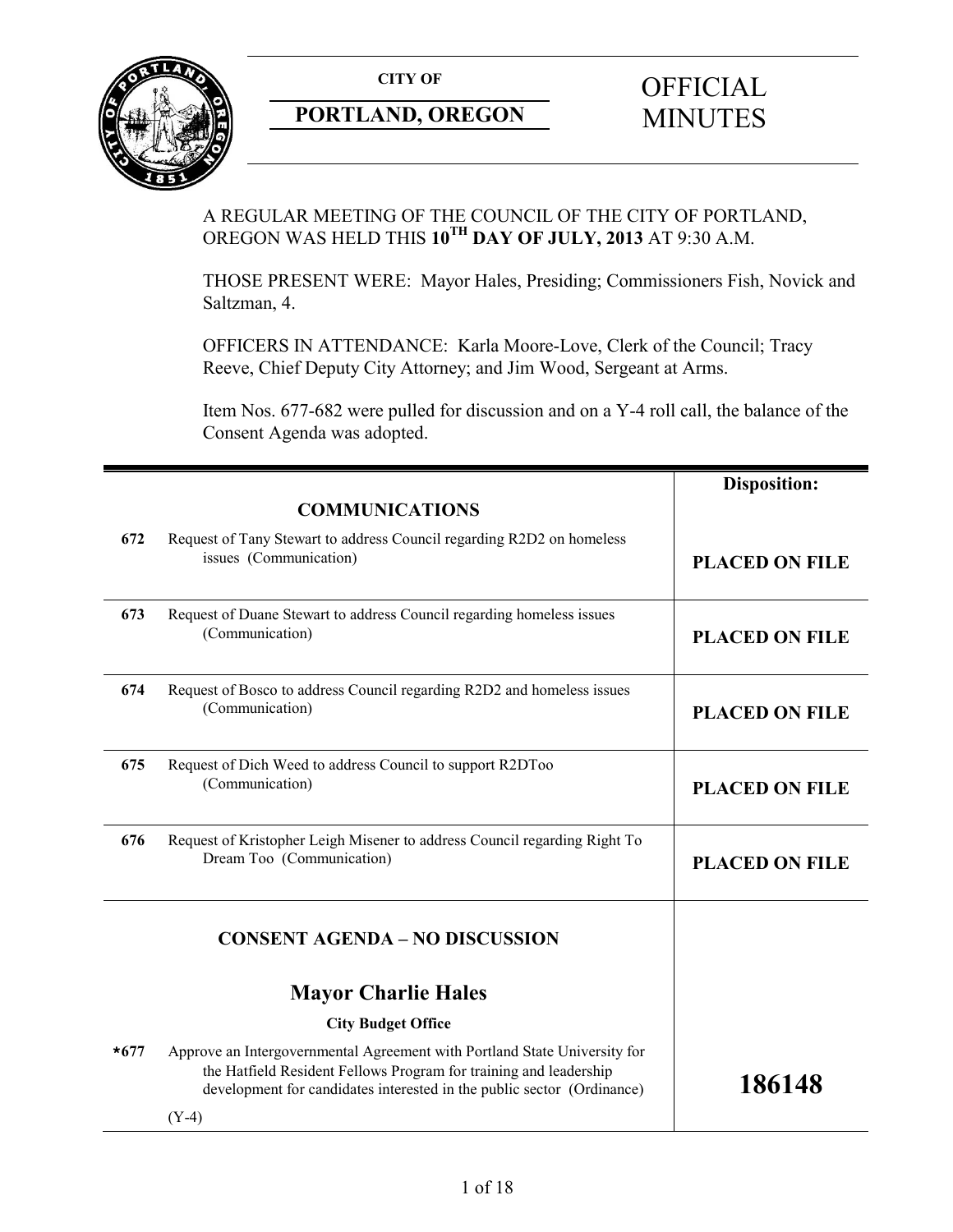|        | <b>Office of Management and Finance</b>                                                                                                                                                                                                                                  |                                                                              |
|--------|--------------------------------------------------------------------------------------------------------------------------------------------------------------------------------------------------------------------------------------------------------------------------|------------------------------------------------------------------------------|
| $*678$ | Authorize a contract for \$210,000 with Coalfire Systems, Inc. for Payment Card<br>Industry-Data Security Standard Compliance Audit Services (Ordinance;<br>RFP No. 115181)                                                                                              | 186149                                                                       |
|        | $(Y-4)$                                                                                                                                                                                                                                                                  |                                                                              |
| $*679$ | Authorize a competitive bidding process for an Auctioneering contract for<br>CityFleet to dispose of obsolete vehicles and equipment valued at<br>\$1,000,000 per year (Ordinance)                                                                                       | 186150                                                                       |
|        | $(Y-4)$                                                                                                                                                                                                                                                                  |                                                                              |
|        | <b>Commissioner Dan Saltzman</b>                                                                                                                                                                                                                                         |                                                                              |
|        | <b>Position No. 3</b>                                                                                                                                                                                                                                                    |                                                                              |
|        | <b>Portland Fire &amp; Rescue</b>                                                                                                                                                                                                                                        |                                                                              |
| 680    | Accept and appropriate a grant in the amount of \$518,240 from the Department<br>of Homeland Security, through its Federal Emergency Management<br>Agency for the purchase of individual facepieces for firefighter's self-<br>contained breathing apparatus (Ordinance) | <b>PASSED TO</b><br><b>SECOND READING</b><br><b>JULY 17, 2013</b><br>9:30 AM |
| 681    | Authorize application to the Department of Homeland Security, through its<br>Federal Emergency Management Agency for a grant totaling \$3,500,000<br>for the purchase of a Type III Rapid Response Fireboat (Ordinance)                                                  | <b>PASSED TO</b><br><b>SECOND READING</b><br><b>JULY 17, 2013</b><br>9:30 AM |
|        | <b>Portland Housing Bureau</b>                                                                                                                                                                                                                                           |                                                                              |
| $*682$ | Accept two grants totaling \$552,018 from the U.S. Department of Housing and<br>Urban Development for administration of the regional Homeless<br>Management Information System and OTIS supportive housing programs<br>(Ordinance)                                       | 186151                                                                       |
|        | $(Y-4)$                                                                                                                                                                                                                                                                  |                                                                              |
|        |                                                                                                                                                                                                                                                                          |                                                                              |
|        | <b>Commissioner Amanda Fritz</b>                                                                                                                                                                                                                                         |                                                                              |
|        | <b>Position No. 1</b>                                                                                                                                                                                                                                                    |                                                                              |
|        | <b>Portland Parks &amp; Recreation</b>                                                                                                                                                                                                                                   |                                                                              |
| $*683$ | Accept a grant in the amount of \$10,000 from the National Recreation and Park<br>Association to hire a part-time bilingual program coordinator for the Park<br>Prescription Program (Ordinance)                                                                         | 186145                                                                       |
|        | $(Y-4)$                                                                                                                                                                                                                                                                  |                                                                              |
|        | <b>Commissioner Nick Fish</b>                                                                                                                                                                                                                                            |                                                                              |
|        | <b>Position No. 2</b>                                                                                                                                                                                                                                                    |                                                                              |
|        | <b>Bureau of Environmental Services</b>                                                                                                                                                                                                                                  |                                                                              |
| 684    | Authorize a contract for construction of the Vernon-Sabin-Alameda Phase 2<br>Sewer Rehabilitation Project No. E10379 for \$3,100,000 (Ordinance)                                                                                                                         | <b>PASSED TO</b><br><b>SECOND READING</b><br><b>JULY 17, 2013</b><br>9:30 AM |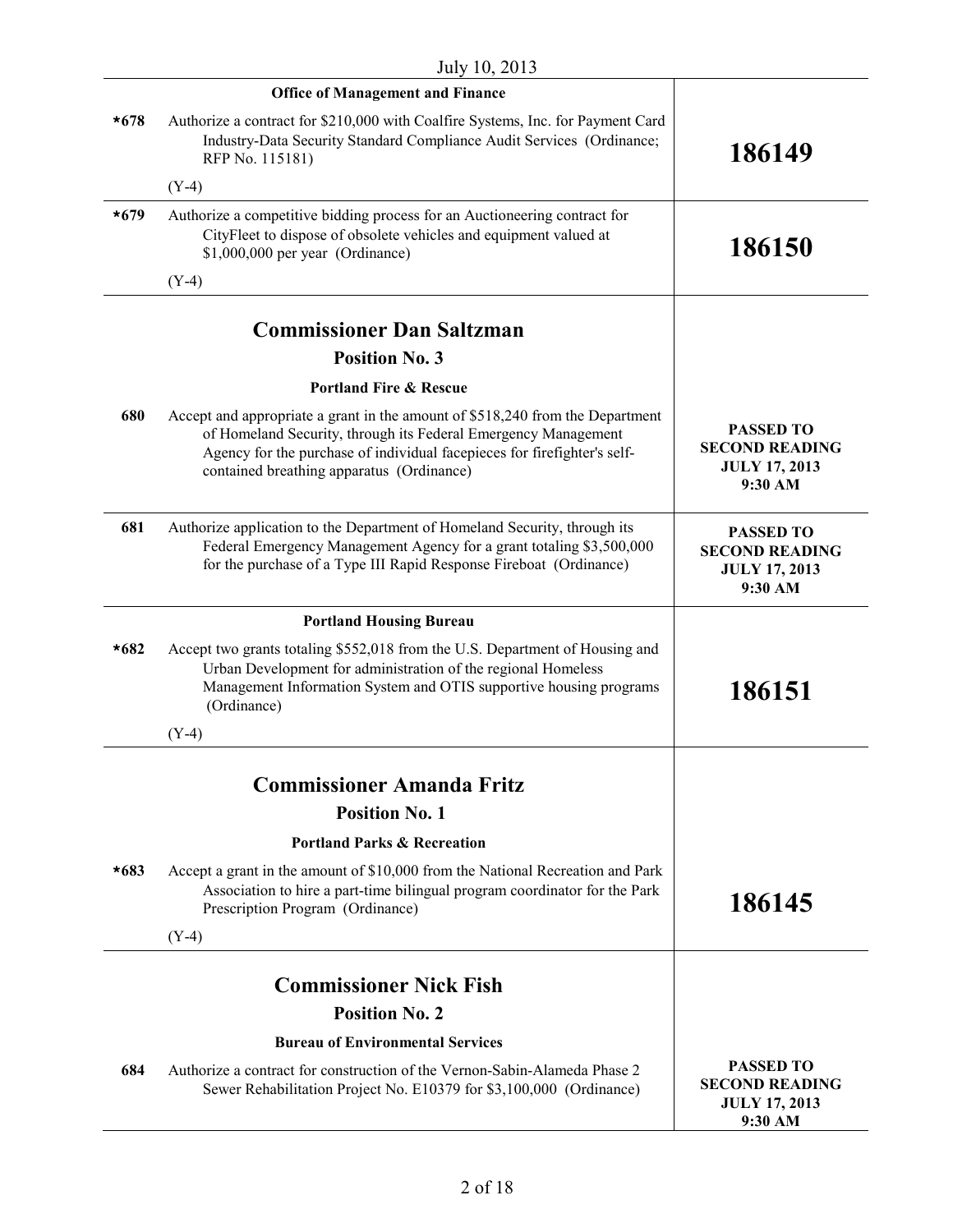| $*685$ | <b>City Auditor LaVonne Griffin-Valade</b><br>Authorize a five year contract with Net Assets Corporation in a not to exceed<br>amount of \$1,250,000 to provide online access of the City's lien docket, as<br>required by Oregon Revised Statutes (Ordinance; Contract No.<br>30003264)<br>$(Y-4)$ | 186146                                                                       |
|--------|-----------------------------------------------------------------------------------------------------------------------------------------------------------------------------------------------------------------------------------------------------------------------------------------------------|------------------------------------------------------------------------------|
|        | <b>REGULAR AGENDA</b><br><b>Mayor Charlie Hales</b>                                                                                                                                                                                                                                                 |                                                                              |
| *686   | <b>Bureau of Police</b><br>Authorize an Intergovernmental Agreement with Multnomah County to provide<br>outpatient treatment and supportive housing to chronic offenders                                                                                                                            |                                                                              |
|        | identified by the Services Coordination Team (Ordinance)<br>$(Y-4)$                                                                                                                                                                                                                                 | 186147                                                                       |
| 687    | Authorize a contract with Bode Technology for Touch DNA Services for a total<br>not-to-exceed amount of \$350,000 (Ordinance; Contract No. 30003181)                                                                                                                                                | <b>PASSED TO</b><br><b>SECOND READING</b><br><b>JULY 17, 2013</b><br>9:30 AM |

At 10:41 a.m., Council adjourned.

#### **LAVONNE GRIFFIN-VALADE**

Auditor of the City of Portland

all

By Karla Moore-Love Clerk of the Council

For a discussion of agenda items, please consult the following Closed Caption File.

## **WEDNESDAY, 2:00 PM, JULY 10, 2013**

## **DUE TO LACK OF AN AGENDA THERE WAS NO MEETING**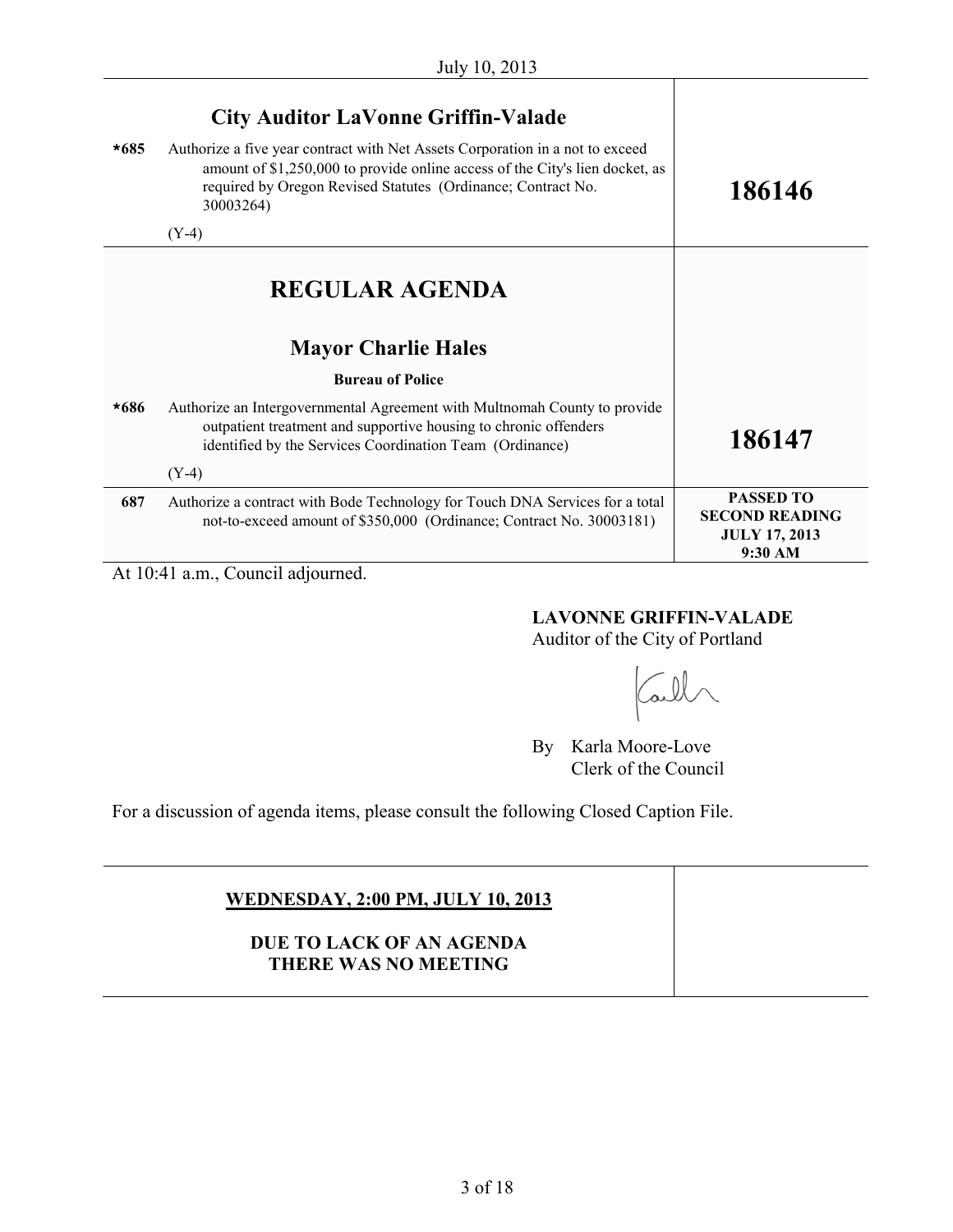## July 10, 2013 **Closed Caption File of Portland City Council Meeting**

This file was produced through the closed captioning process for the televised City Council broadcast and should not be considered a verbatim transcript. Key: \*\*\*\*\* means unidentified speaker.

## **JULY 10, 2013 9:30 AM**

[roll taken]

**Hales:** We have some communication items to take up front.

**Hales:** Good morning, come on up.

**Item 672.**

**\*\*\*\*\*:** Hi.

**Hales:** Welcome. Me and my husband --

**Hales:** Put your name into the record.

Tany Stewart: Tany stewart. Me and my husband started staying there a couple of months ago, and as a couple, and it has been really good there because if we--

**Saltzman:** Would you pull the microphone closer?

Stewart: It's been good because we could stay together and not be split up. It's helped us also, we were out on the streets, and we had an addiction that we were into, since we've been this we've been able to be clean, too. Since then, it has helped us with that.

**Hales:** Good, good. Thanks for being here today. Appreciate it. Thank you. Thanks. Thanks for coming. I think there is some other folks, here, as well. [applause]

**Hales:** Next one then. Good morning.

## **Item 673.**

**\*\*\*\*\*:** Good morning.

**\*\*\*\*\*:** Sorry i'm a little tired this morning. Oh. Just got to set this up real quick.

**Hales:** That's fine. That's fine.

**Duane Stewart:** All right. Hello. I am duane stewart and I am houseless. I became a member of r2d2 in march and I learned a lot about concerning the homeless population of Portland. The first thing is this, sleep is a biological need that cannot and will not be denied forever. According to the point in time count of homelessness down in Multnomah county, there are 2,869 people who meet the definition of literally homeless. Literal homelessness is defined by the federal department of housing and urban development as any person sleeping in an emergency shelter, sleeping in a motel provided by a voucher or without shelter. Of this number of people, 1,895 are not receiving shelter.

To make this a clear picture, that's 66% of the homeless population living, breathing people who have a need for sleep, huddling under whatever shelter they can to stay out of the rain or trekking into an inconvenient location, to keep from getting woken up by police officers. Some of these locations make it difficult to come back into the city to look for work, go to school, or even receive services for food and showers. My last point aside, sleep is, obviously, a very important thing for the human body. A study performed by the san diego-based university of California in 2002, showed that sleep deprivation cause slurring of speech, loss of coordination, and manual dexterity, loss of cognitive function, delayed or interrupted perceptive ability, and in cases of prolonged or repeated sleep deprivation, hallucinations. If this sounds like reasons police confront a person for suspicion of drug use, that's because it is. In many cases police officer will wake up a homeless person and tell them to move on, and that person will begin their day without going back to sleep. Many times, this means a person is getting less than four or five hours sleep a night, and in some cases less than two or three. And then, when those people who are denied rest by the police begin to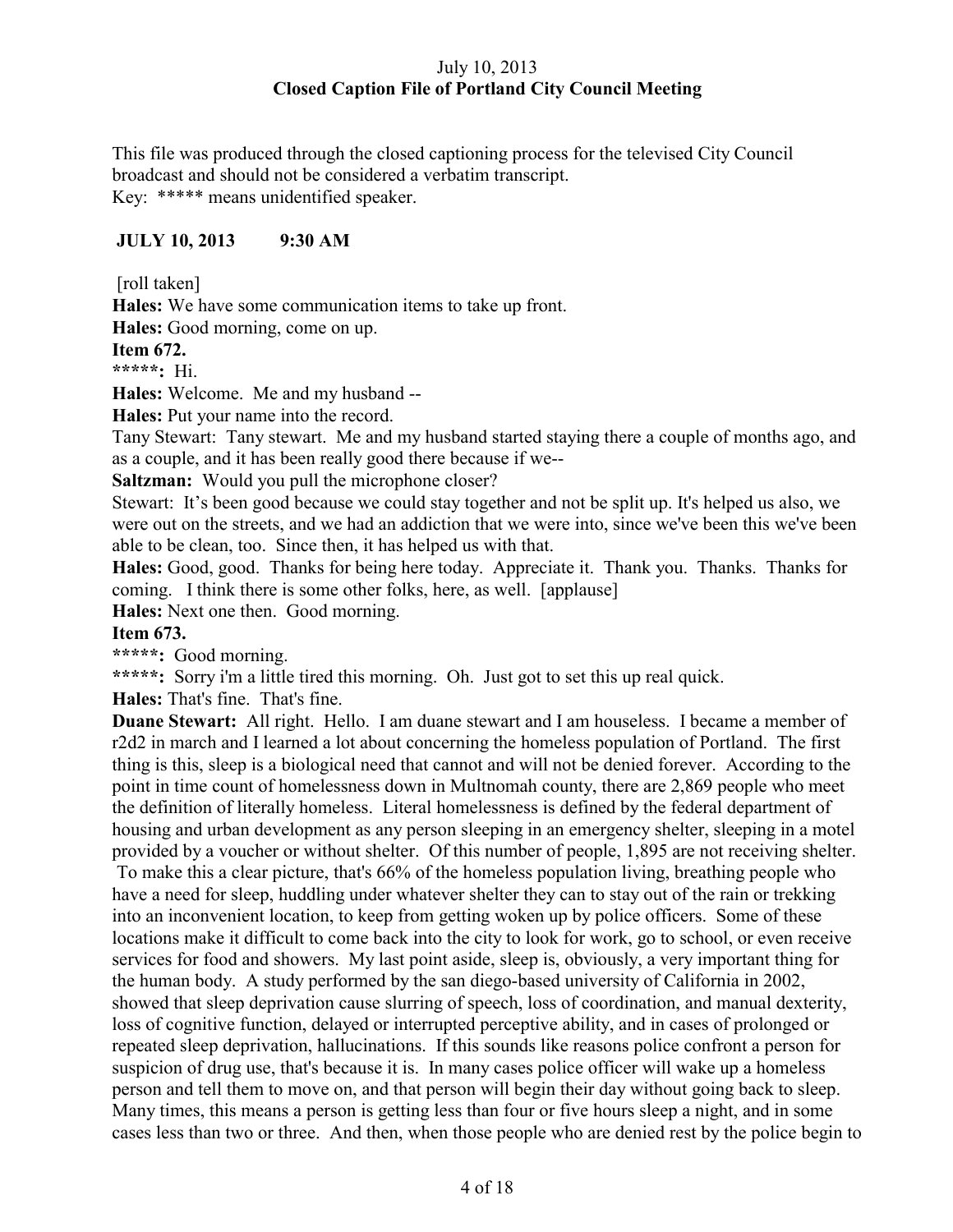exhibit these symptoms that I stated before, they stand less of a chance to get a job, be able to pay attention in school or even function in the general society. They stand a chance going to jail because of mental and physical symptoms caused by lack sleep. As I stated before, sleep is a biological imperative. It's going to happen whether it's legal or not. And I personally would rather see person sleep safe and away from traffic than to see them pass out while crossing the street. I would also rather see a person sleeping at r2d2 instead are out on the sidewalks where they stand a chance of being put into the cycle I previously mentioned. The right to dream two, and by direct action, are the right to survive and r2d2, are fulfilling a role sore needed in downtown Portland. The need for a grassroots organization catering to homeless people, run by the homeless, formally homeless and their allies to keep people off the streets, teach them the rights and extend a warm welcoming hand, that says yeah, you might not have a home, you might be in a really bad spot right now, and you may think that you have nothing. But guess what, we're here for you. And it's not going to be easy. I want to help. Have a sleep for 12 hours and have some food and go about your day, and come back, we'll welcome with open arms. I would like to see the fines go away from our organization so that we can continue doing this. Thank you for your time.

**Hales:** Thanks for coming. [applause]

**Hales:** Next one, please.

#### **Item 674:**

**Bosco:** Good morning. Well, I am bosco, and I was born in dallas, I came from anchorage, alaska. When I came here, we had had, had a tavern, and we lost it all. I ended up downtown. I'm not proud of it, but it's life, but i've been downtown for, for 25, 26 years, and I have seen a lot of people come, die, go to the penitentiary, and other things. I always ask god why am I here, you know? Today, I can see that I am here because he wanted me to be part of something that is just amazing. The right to dream 2 and right to survive have done a lot for me. Not only that, but mr. Ibrahim, I know him from the streets from years and years ago, and this man gave me a chance to be a part of something that I could say that i, that i'm very proud of and love today. And the right to dream 23, I was homeless in vegas, and it was just wow. You know. Just tense. But, now to be part of an organization where, where people come, get their proper sleep, and get housing, and get jobs and, and mr. Ibrahim has it set up to where you can go to a tv show. Or radio show. Just things that, that, you know, I would never think that, that I would be a part of, and I am proud to say today, i'm proud to say today that i'm, i'm proud to be a part of the right to dream 2 and right to survive. And if I had one wish today, knowing this, mr. Mayor, I would love for you and mr. Ibrahim to sit down and have a lunch, and I would pay for that lunch because he is very, very intelligent man, and I think that you guys works would, you would really enjoy talking to mr. Ibrahim. And that's all that I got to say.

**Hales:** Thanks investment. [applause]

**Hales:** Good morning.

#### **Item 675.**

**Dich Weed:** Good morning. I apologize. My name is brian kaster. It was my street name that she was saying there. For six months, I have been at r2d2. Life is funny. Sometimes, we're walking down the street and maybe come, may become homeless, and I am one of those people. It was completely accidental. I didn't even want to be in Portland. I was trying to go to seattle. But I got off train and found \$60 in my pocket and everything I own on my back and homeless. Six months ago. I found r2d2. R2d2 is, is more than a place. It's an ideal. It's a place of justice. It's a place where, where human beings, I don't care about the state of their housing, humans, just reach out to each other, and pull each other in. We give comfort to so many. People who have no voice. Who have no say, who are ignored. Who, who, who are invisible. Every day of the year. And we get to sit in front of you and have a voice. God bless my voice. Your fines are crippling and they are unjust. The spirit the law. The protection of the innocent. Fails. By your fine. We protect the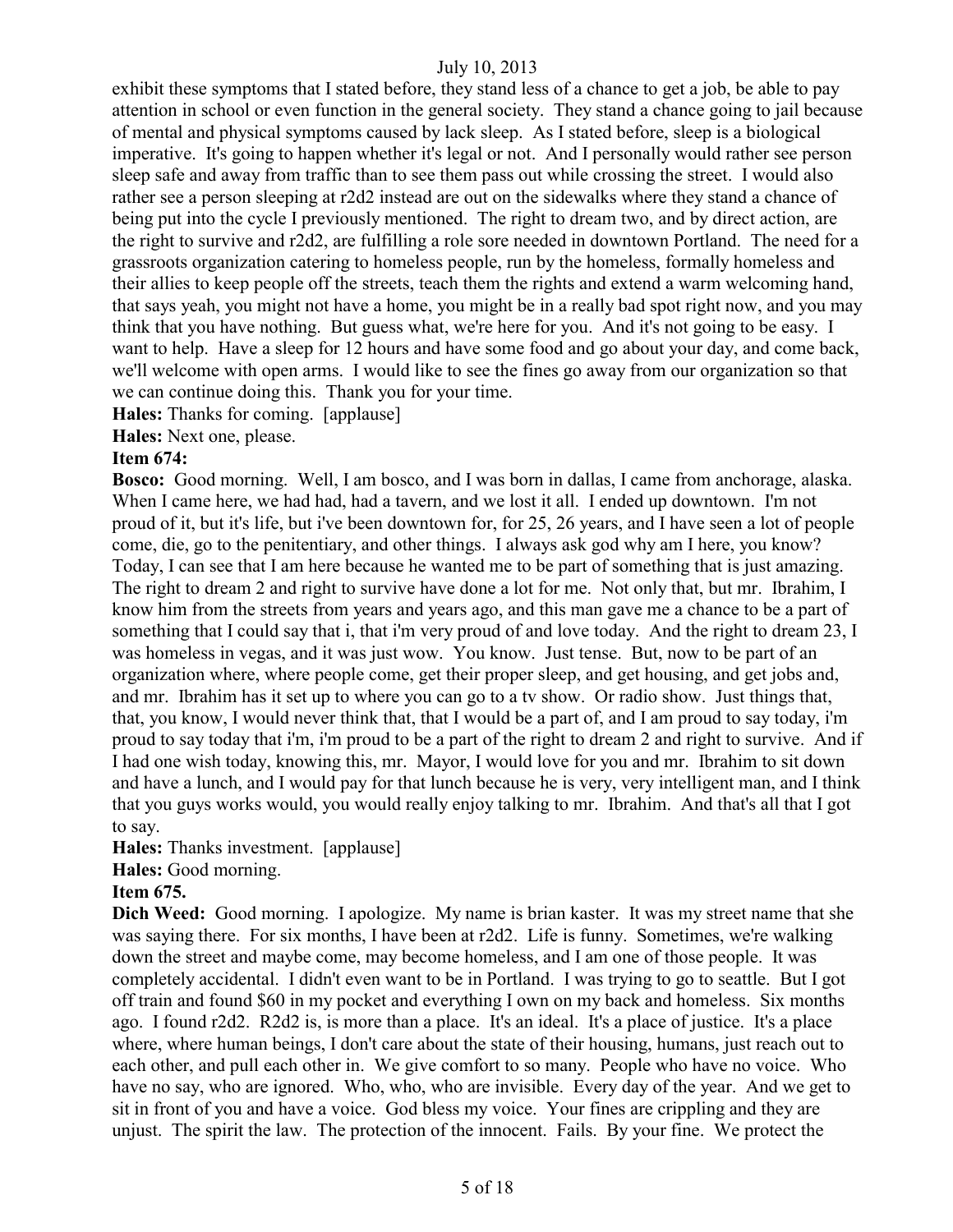innocent, I know where I stand. I will stand before my creator proud. They have to end. We are, we are not the solution but we are, we are certainly not the problem. We are doing the best that we can, with what we have, and it is little. And we ask for no more, not from you, not from the federal government. We manage on our own. We're ok. We're trying to make a positive difference downtown. Changing the way that people feel and think, and think, we're teaching people to think. You cannot buy that. And I don't want your money. You don't have to buy us. I just want the opportunity to continue to teach, to love people. To bring them in. Please stand with us, not on the other side our fence. Come inside. Join us. We will welcome. We welcome everyone. **Hales:** Thank you, and thanks very much. [applause]

**Hales:** Good morning.

#### **Item 676.**

**Kristopher Leigh Misener:** Good morning, council, thank you for the opportunity to hear my voice. Hello, i'm kristopher leigh misener, and I have been a part of right to dream 2 now for six months now. I witnessed numerous good things such as people getting back on their feet, by finding work, and housing, and people going back to school. And people getting housed, flat out getting housed. So, in my opinion, yeah, right to dream 2 is a much needed platform for the houseless. To use as a transitional place to help get back to where they once were. And it's very needed here in Portland, Oregon. There is numerous of houseless that prefer to stay at right to dream 2 versus the mission. And, and I don't know. Their politics might lie in other areas, but, we welcome everybody, we don't hold anything over anybody's head. And we accept you for who you are. You know and, and so, and what I really don't understand is why the city wants to, to fine us and continue to hinder such a good thing. As right to dream 2. We're all human beings, why can't we help each other instead of kicking people when they are down? Both in the financial sense and, and being out on the street before I came to the right to dream 2 I witnessed police officers actually literally, you know, kick people awake. I don't understand the concept in that. Before I came to right to dream 2, as someone who stayed overnight, I was way more tired than, and wore out from walking around with close to 130 pounds on my back all day, and half the night, and not getting very much sleep, and because you have got to sleep with one eye open, so you don't get your stuff stolen. Or get beat up when you are sleeping, whatever. Or get told that I couldn't stay there, and be, be -- move along, you know, by a security officer or a police officer. And you can't, in that state, you cannot look for a job and expect to be successful. So, and since I have came to the right to dream 2, people there have really given me a welcome since belonging. I became the rest area coordinator and got put in charge of the donation area and outreach. Which is we take the clothing, food, and out to people that don't come into town. And, and now, I really didn't know what to expect of that at first. But, it's, it's great right now. I would not trade the warm feeling of helping someone who is on the streets for a 9:00 to 5:00 right now. Because a job or working may fill up your wallet, but I have yet to find job that fills your heart like what i'm doing for, for the rest area. And that's all I have to say. [applause]

**Hales:** Thank you very much. Thank you. Well said, thank you all. All right, let's move to the consent calendar, and I think that we have had a request to take three items off the calendar, which are 680, 681, and 682.

**Moore-Love:** And we have an additional request for 677 and 679.

**Hales:** Hang on, we need to figure out which ones so all, all 677 through 679? So the first six items -- pull them all?

**Moore-Love:** Mr. Walsh has pulled a couple of items. 682 was mr. Walsh.

**Hales:** Ok. All right, so, let's take a vote on the balance of the consent calendar.

**Moore-Love:** Ok. So we have pulled 677, 678, 679, 680, 681, and 682.

**Hales:** Any others? All right. Let's take a roll call on the balance of the consent calendar. **Saltzman:** Aye. **Novick:** Aye. **Fish:** Aye.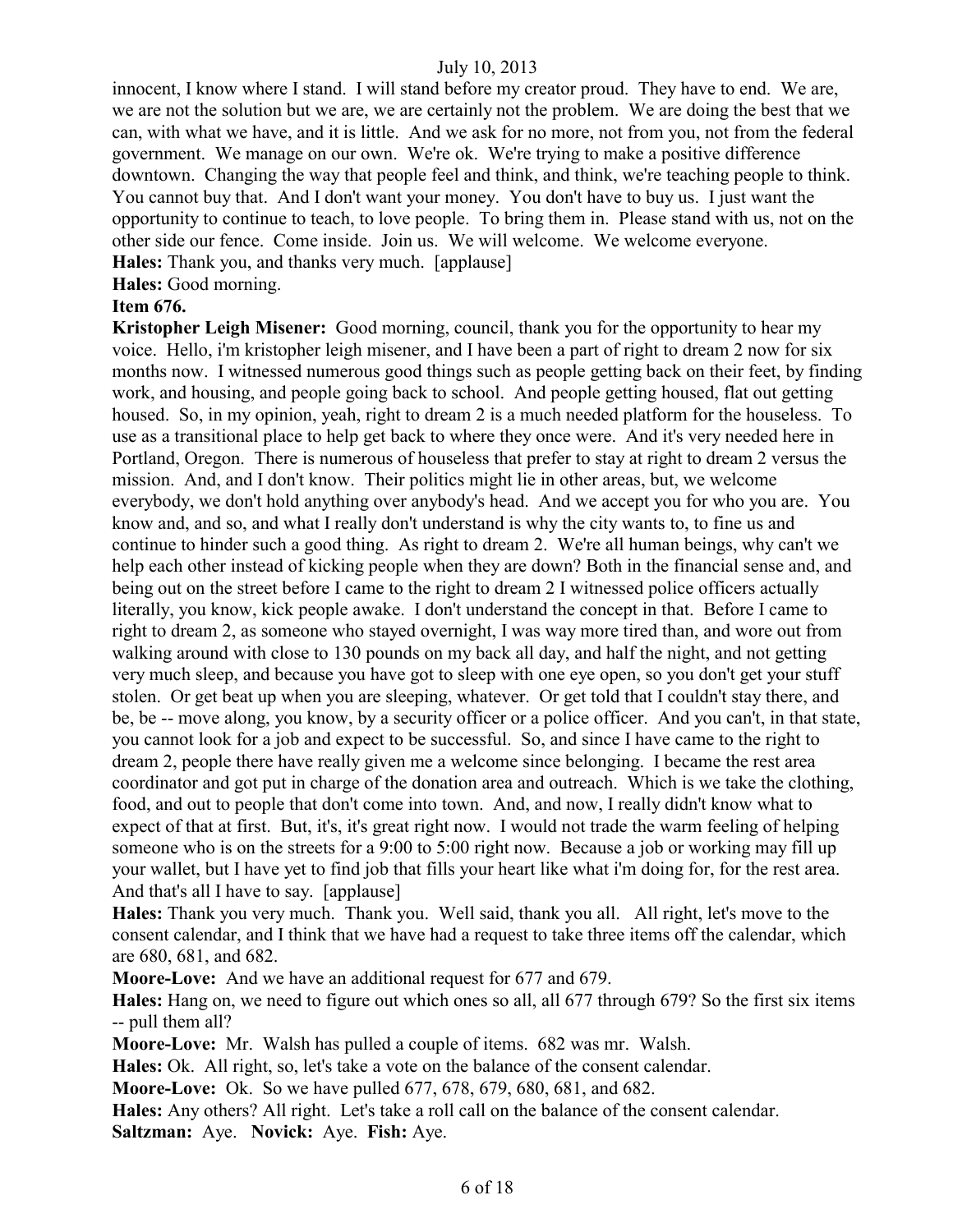**Hales:** Aye. [gavel pounded]

**Hales:** And then we can probably go ahead and do the two regular items, and then come back to that whole series, as long as we're ready on 686.

**\*\*\*\*\*:** Ok.

**Hales:** Let's take 686 and 687 and go back to the pulled items.

## **Item 686.**

**Hales:** Do we have a presentation on this, this morning? I don't think so. They are here if there are any questions and probably more on 687, any questions on this item from council? Anyone in the audience want to testify on 686? If not, it's an emergency ordinance, let's take a roll call.

## **Saltzman:** Aye. **Novick:** Aye. **Fish:** Aye.

**Hales:** Aye. [gavel pounded]

**Hales:** Ok, 687.

## **Item 687.**

**Hales:** And this is the first reading of the ordinance. Again, we don't have a presentation planned, if council has any questions, we had the police bureau staff here. Ok. All right. Any questions at this point? And anyone else signed up to testify on this item?

**Moore-Love:** I did not have sign-up sheet. Did you want to testify?

**Mike Moran:** I didn't sign up but I would like to make a comment on it.

**Hales:** Come on up.

**Moran:** I am mike moran, I lived in Portland for about a year and a half now. And i'm currently using my, my foodless saved up funds to live in the georgia hotel. And just, just -- 686, it looks like, I don't have any problem with that. The chronic offenders. The word offend there is, is a bit in question. But, the, thing on -- the dna services, like, you know, to me, to me, it's like, like it follows in the, in the long litany of like lie detectors, and polygraph tests, and dna evidence, and you get - even if the dna evidence is real, like when I was on probation, in eugene, that one of the things, that that -- I have my dna sample, you know, so in case whatever, you know. But, you know, you get into like watching the, the -- the o.j. Simpson mini-series, and it seems silly and easy to get false positives on it, even like fingerprints another one, you know. They say that we all have unique fingerprints, but, I don't know. You know. It's, it's in a long list of, of -- seems like watching too much tv, and believing what you see on tv. That's all that I wanted to say.

**Hales:** Thank you. This technology ought to help us quite bit with things like murder investigations.

**Moran:** I don't agree. 350,000, I mean, I would like to sit down and talk to you all with what I could do with -- and I am going to testify on, on some of these other ones. What i, we could do with that kind of money to address the crisis and longer term issues in the city.

**Hales:** Thanks very much. There is no one else to testify, that passes to second reading. [gavel pounded]

**Hales:** And let's go back to the items that were pulled, 677.

## **Item 677.**

**Hales:** Someone wanted to testify on this item, is that what it was pulled?

**Moore-Love:** The gentleman who just left pulled it.

**Hales:** Ok. All right, is there anyone here to testify on 677? Let's take a roll call.

**Saltzman:** Aye. **Novick:** Aye. **Fish:** Aye. **Hales:** Aye. [gavel pounded] **Hales:** 678.

## **Item 678.**

**Hales:** This company has nothing to do with coal but why they picked this name eludes me. They are a data management company but good thing we were not making a contract selection based on names.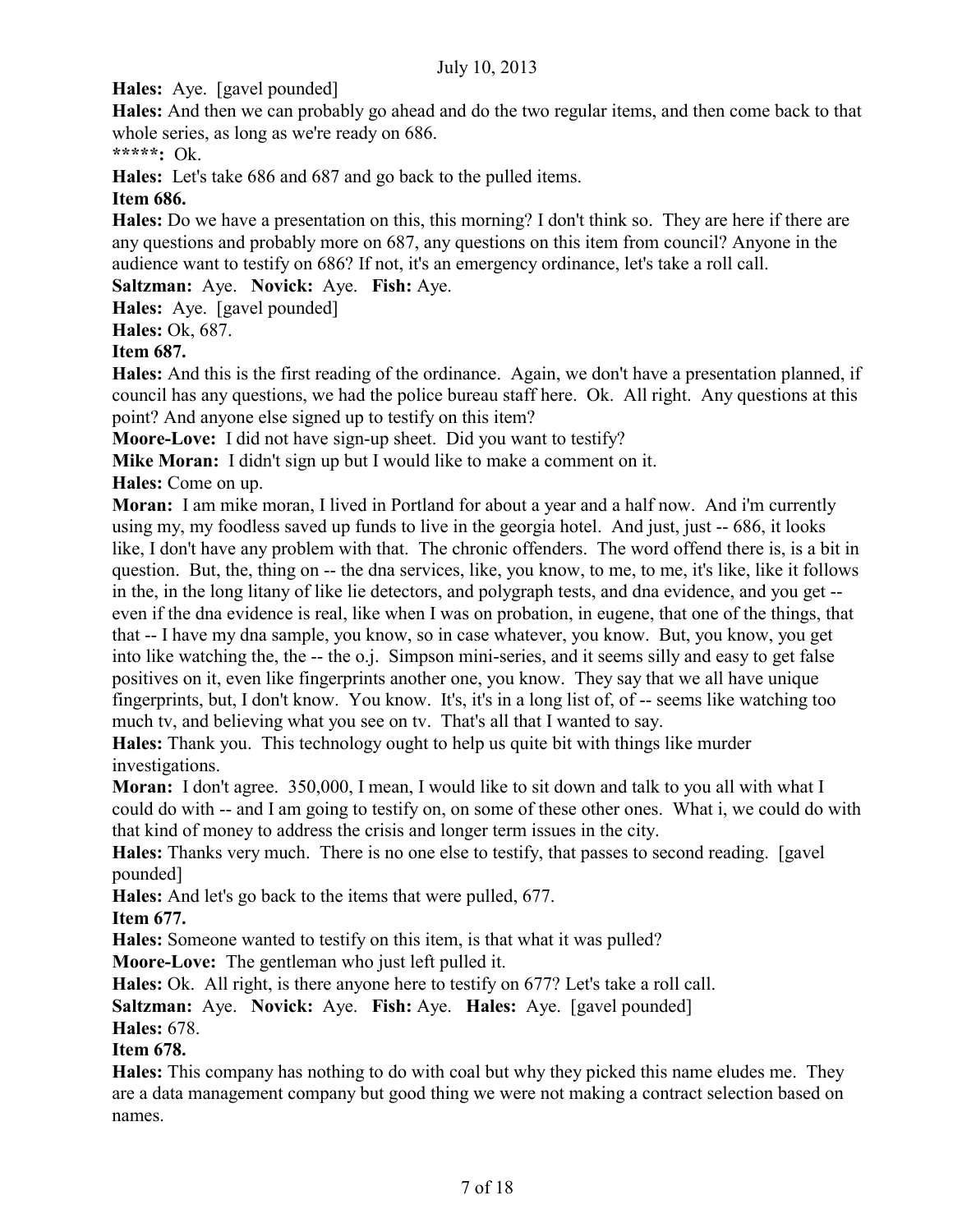**Fish:** That reminds me, mayor, of the nonprofit we have called volunteers america. And they get flooded every day with phone calls from people saying that they want to volunteer, they are not a volunteer organization. They are the largest social service provider in the state.

**Hales:** Yeah. You have got to watch that, so no, no coal will be burned as a result of this contract. Anyone wants to testify on this item? Roll call then, please. Oh, you did? Sorry, come on up. **\*\*\*\*\*:** Oh, there he is. He's here. Over there.

**Moran:** I wanted to testify on all three of these, briefly. As far as the --

**Hales:** Put your name back in the record.

**Moran:** Mike moran here again. As far as the, the Portland state university, and I am all for, for, for the use of, of higher education, and all education, to be coordinated in the united mission and, and so and, and you know, as a, as a transition approach, I think that into governmental work, a cooperation a good thing, and I just wanted to call attention to the word "public sector" and how we differentiate between public center and public and private. Where we all know that, that, that, that the private really, really dominates the public, and uses the public for their best purposes, although they tend to create a lot of issues, which there is a thing called the democratic party, which, which tends to like, like be able to say hey, that's jobs for us, regulating the private sector. And, and like, really got to get beyond that, and all work together and sort of cut the knot of all of the false issues and all of the, of the cases funds like that, and we go right to the direct allocation of funds for, for, for individual needs and, and community betterment. And endeavors. And this coal fire systems, like, this one seems like, like, is that like a, a, an audit to, to like do like, like energy management in municipal buildings? Is that, is that what that's all about?

**Hales:** It's having to do with processing credit card transactions.

**Moran:** With respect to, with regards to, to city -- people pay for things like reserving a park, with their credit cards.

**Moran:** Okay. So, it's just -- like, like an auditing the credit cards and making sure that everybody pays. I don't want to touch that one. Now, the competitive bidding for the city fleet, now, is this, is this because you are planning to buy new cars or, or is this because you are downsizing the fleet? **Hales:** We recycle cars through the fleet.

**Moran:** So you are buying new cars. See, now, one of the things that we really need to do in the next 20, 25 years, and this is why the, the, I was so that you said when I first saw the, the 25-year Portland plan, which since seems to have been gutted, they were really on the right track. They really were. The original, I went back, back later, when I was living on montgomery street, in downtown, and they gave me an, they gave me the new version of the plan and, and the, and the really good things in the original 25-year plan were gone. But, anyway, so, so, you know, I would testify, that that, that, you know, you get -- if you buy it on a loan, you get three or four or five years to get equity in a vehicle. And, and --

**Hales:** Need to wrap up.

**Moran:** Okay, i'm just saying, like we ought to be, you know, not like -- this seems like, like a, a, an infusion to the automobile companies, like, like barack obama's stimulus plan, you know. **Hales:** It's not that, but thank you.

**Moran:** That's what it seems like. We need to be considering like downsizing, and if downsize the fleet, then, what you have you want to get rid of the ones that, that you don't need any more, but, if you are talking about bringing in new vehicles, that's wrong, that's, that's, that's -- I hate to be blunt but that's crook.

**Hales:** I appreciate it, so thank you. Let's take a roll call on 678 unless there is anything else that wants to testify on that one. Roll call, 678.

**Saltzman:** Aye. **Novick:** Aye. **Fish:** Aye. **Hales:** Aye. [gavel pounded] **Hales:** 679.

**Item 679.**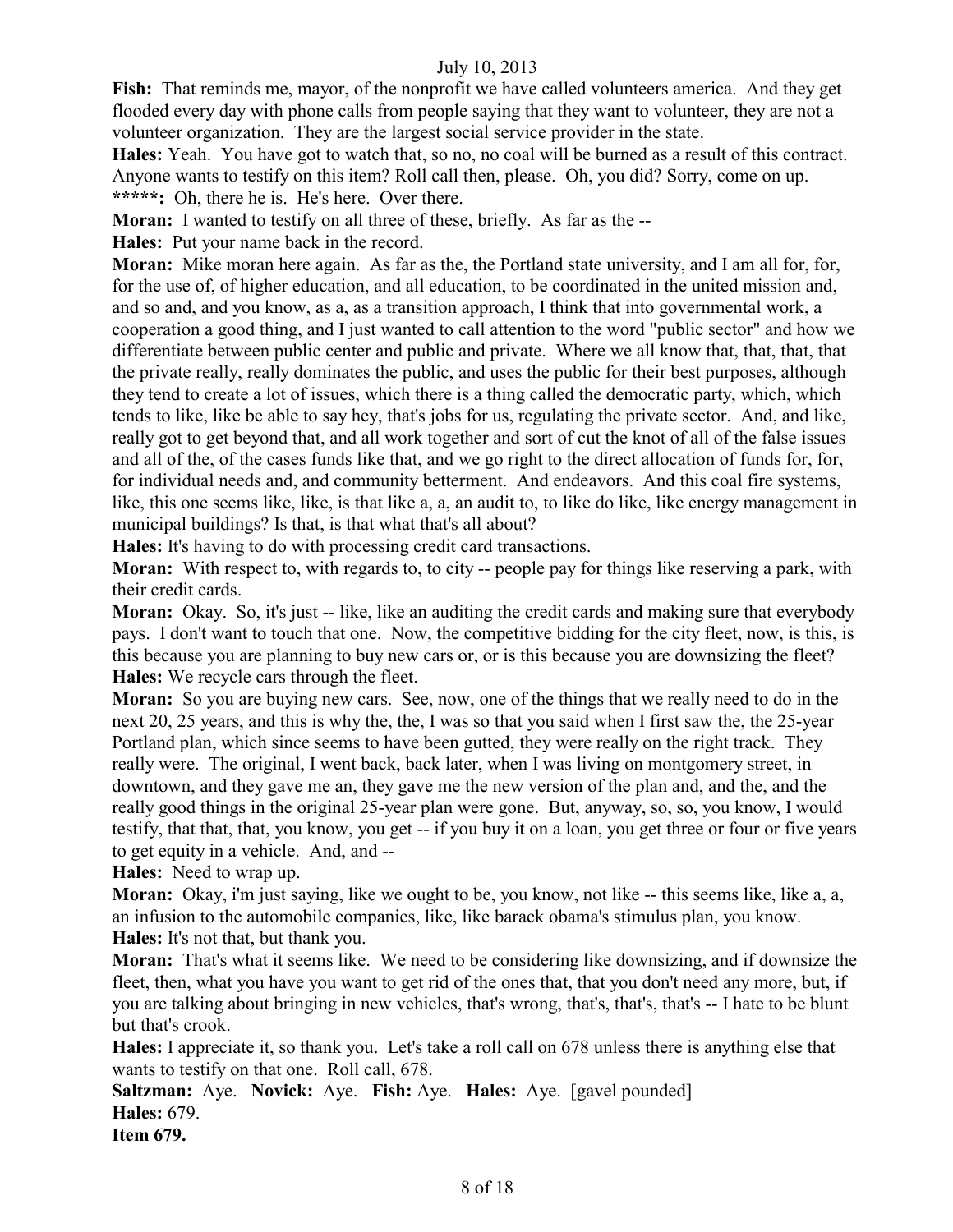**Hales:** Roll call.

**Saltzman:** Aye. **Novick:** Aye. **Fish:** Aye. **Hales:** Aye. [gavel pounded]

**Hales:** 680.

**Item 680.**

**Hales:** Someone pulled this, yes. Mr. Walsh, did you pull this?

**Joe Walsh:** I thought I pulled 681 and 682.

**Hales:** Ok.

**Hales:** 680 is not an Emergency ordinance so it passes to second reading. Thanks. 681. You did not have to say a word. Accepting money is usually not hard. 681, please.

## **Item 681.**

**Hales:** Did you pull this one, joe? It you want to testify? Come on up. Good morning.

**Joe Walsh:** I am joe walsh, and I represent individuals for justice. When you object to anything that's, that the fire department would ask for, that's not our objection. Our objection is that, that it seems that we have people writing grants to fema, which is a complicated process. And what we're suggesting is we don't see a lot of grants for the homeless people. The houses people. The houseless people. There are grants available but we don't see them. Because nobody is writing them. So, if you can get 3.5 million from fema, which is bizarre to me. Fema is giving that kind of money around. Fema should be concerned with the homeless. And the houseless. Just like, like after an earthquake. You have all these people that are homeless. And fema comes in and helps them, and helps the city. To get back on their feet. When do we have somebody writing grants that have something to do with the homeless or houseless, and here in Portland, because apparently, they are very good. You have 3.5 million. That's a lot of money. To me. Anyway. Is, that's our objection, and kind of indirectly. We love fire department, I had a great uncle that was a firefighter in new york. So, I personally love the firefighters.

**Fish:** Will you yield for a second, I appreciate the comment you are making, and it's important because sometimes we don't tell our stories as effectively as we could, so the city has been enormously successful in grant-writing to address homeless issues, and you know that because you are a regular person here, and we have money for, for --

**Walsh:** But will you yield now?

**Fish:** Can I put in the record what we have done in we have gotten over million dollars for housing with people with aids, hiv aids, and that goes to the nonprofit partner. We have done exceptionally well getting grant money to remove lead paint from the homes of low income families that, where children are at risk. We have been borrowing against future cdbg funds to preserve home for older adults downtown, we spent over \$200 million the last four years of local taxpayer money addressing homelessness in urban renewal districts, and the list goes on and on, and if your challenge we're doing, there is more that we can do, we accept that challenge every day. But, to say somehow that the City has been negligent in seeking grant money, not fair accurate or fair or as you know, accurate representation of our efforts around homelessness.

**Walsh:** Ok. Would you yield? My concern is you have almost 2000 people living on the street. So, when you say that you have done all these wonderful things and you spent all this money, why do we have these many people still on the street? It's a complicated issue, and I will grant you that, however, until we have the capacity to house every person, every human being, that is in trouble, and at 2:00 in the morning, needs a place to stay, we should not brag. We should not say well, we spent million dollars here and we spent 400 million building these temples. Have you ever.

A homeless or house, if affected, by what's happening, they are the experts. And you never invite them into your councils, to talk and, and, and listen to what they are saying. Because you keep building buildings. And you can say, oh, that's commissioner Fish's building.

**Hales:** Ok, joe, thank you. Thanks very much. Anyone else want to testify on this item? Come on up. Good morning.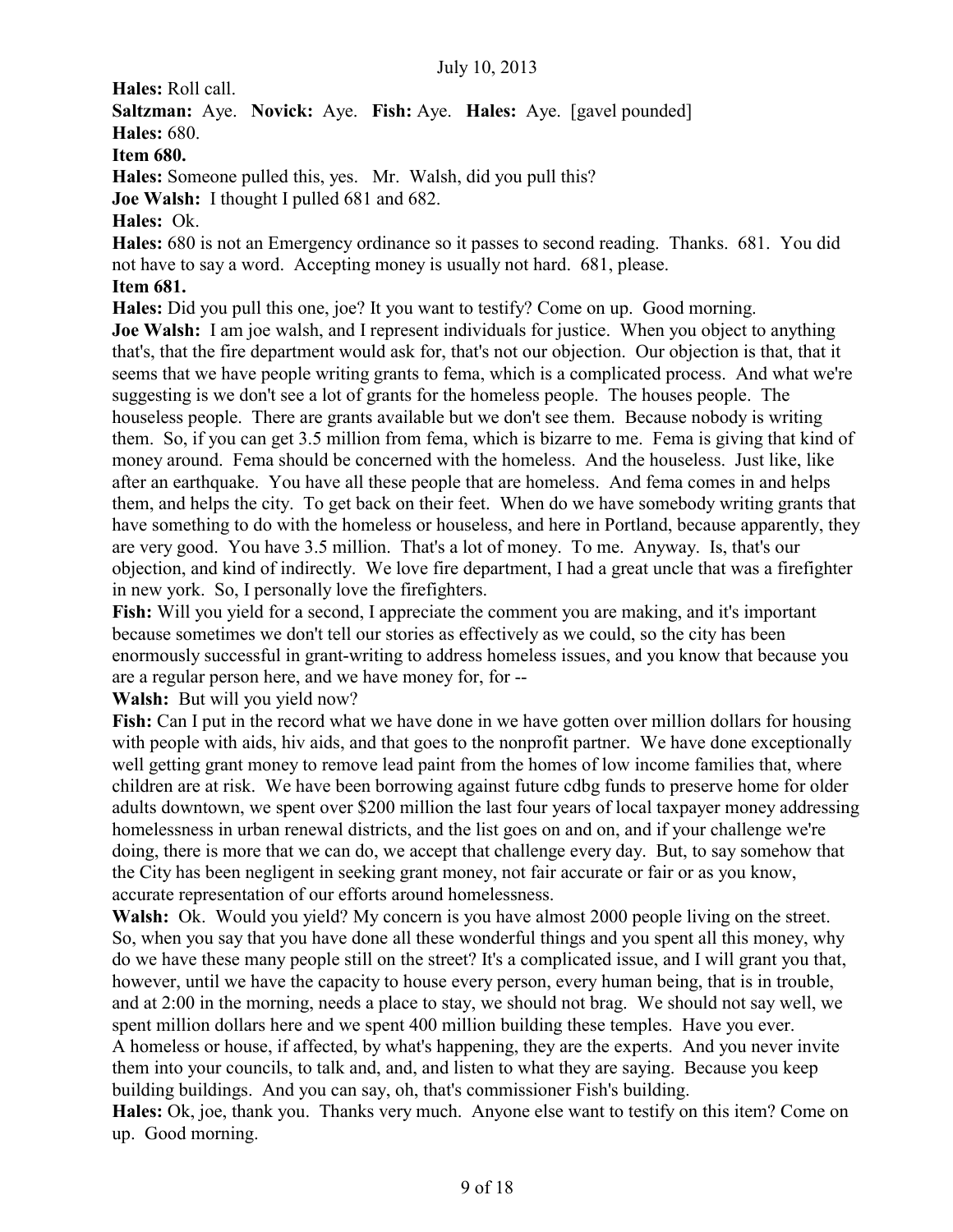**\*\*\*\*\*:** Good morning.

Lightning: I am lightning, and couple of issues that I have on this, this grant is, it's my understanding that, that, that in 2010, there was the, the public safety bond and, and now, it's my understanding some of that money is currently being used to build two boats currently that are the type 2 rapid response. And, and, and then, in 2011, they did, a survey on the columbia river scoping project report, that states they need another one, my only concern here is that, that when you have two boats already being built, how do you do, an effective study without actually having those boats in operation to know if they are need and had there is not an oversupply of boats so, that's kind of where my concern is on that third boat that, that the money, is being, basically, given from the grant, is, is it going to be an oversupply of what we really need? And another concern that I do have is that I understand that there could be some potential layoffs in the fire department some time in october. Can you not obtain money for, basically, labor from the grant? So would it not be more wise to earmark in that for the labor first, and instead of putting a third boat out there, which could create oversupply and not have enough people to operate it. So, that's a concern that I have. Now, also, pertaining to, on the housing issue, if I can go in that direction, for few seconds, my biggest concern is who is out on the sidewalks. We kind of have a floating number there, say, 1800 to 2,800 and, and I think that there has to be more money provided for future development projects or future housing. And I don't hear a lot about that. I know that there is possibly in san francisco, they are doing a 1400 unit public housing, if i'm correct on that, and basically, we don't hear of any big numbers in the Portland, Oregon market of any development projects and I hope to hear some of those numbers in the future on actually providing housing because I think that housing is the solution, and again, these programs are effective, but again, housing is the solution, and I don't hear a lot of big projects online. Thank you.

**Hales:** Thanks very much. It might be good to get the fire bureau staff to come up after you, thanks. Because you raised a good, a good point, which is are we buying fireboats with the bond measure, and I know that, as I recall, we were buying fire, a fire boathouse, but, refresh my memory about what we're purchasing with the bond measure and will we be oversupplied with boats if we do succeed in getting there federal money for another one?

**Marco Benetti, Portland Fire Bureau:** Ok. I am marco, and I am the deputy chief of the Portland fire and rescue. The columbia river scoping project was conducted couple of years ago, and completed about 18 months ago, and it was authorized by the, the port security grants, coast guard solicited that, that scoping project to be conducted, and I will get a pointed question here in a second but I want to, to answer before lightning's question about that project. It was a pretty extensive evaluation of the willamette river system all the way from the astoria mouth of the columbia river up to idaho and including the waterways up to the willamette falls. That independent study was the one that identified what resources law enforcement, as well as fire resources were available on, on or unavailable on the columbia and willamette river systems. They identified that the Portland fire and rescue was the only fire boat in the area in that entire region on the, that could service the columbia river. And so, that, that's where that information came from. As far as who said we need a boat on the columbia river. Vancouver fire and rescue and columbia river fire and rescue, which is next door and north of, of, basically, clark county, they also are looking at acquiring a fire boat because they were identified as a need. Astoria needed a fire boat. And up the river more difficult because of the channels and things and the spread out no man anticipates land where there is no jurisdictions between areas but the law enforcement also is lacking in those areas. But, the one thing that is pointed in this, was identified in the ordinance, says the scoping project pointed out that we need another fast response fire boat. And that's why we included that in the ordinance. The grant fund specifically, this is merely a request, there is no guarantee that we'll be successful in acquiring this grant. And there is also a kind of a caveat in there says that there is a 25% matching funds requirement by the federal government and, and there is a waiver process that we were going to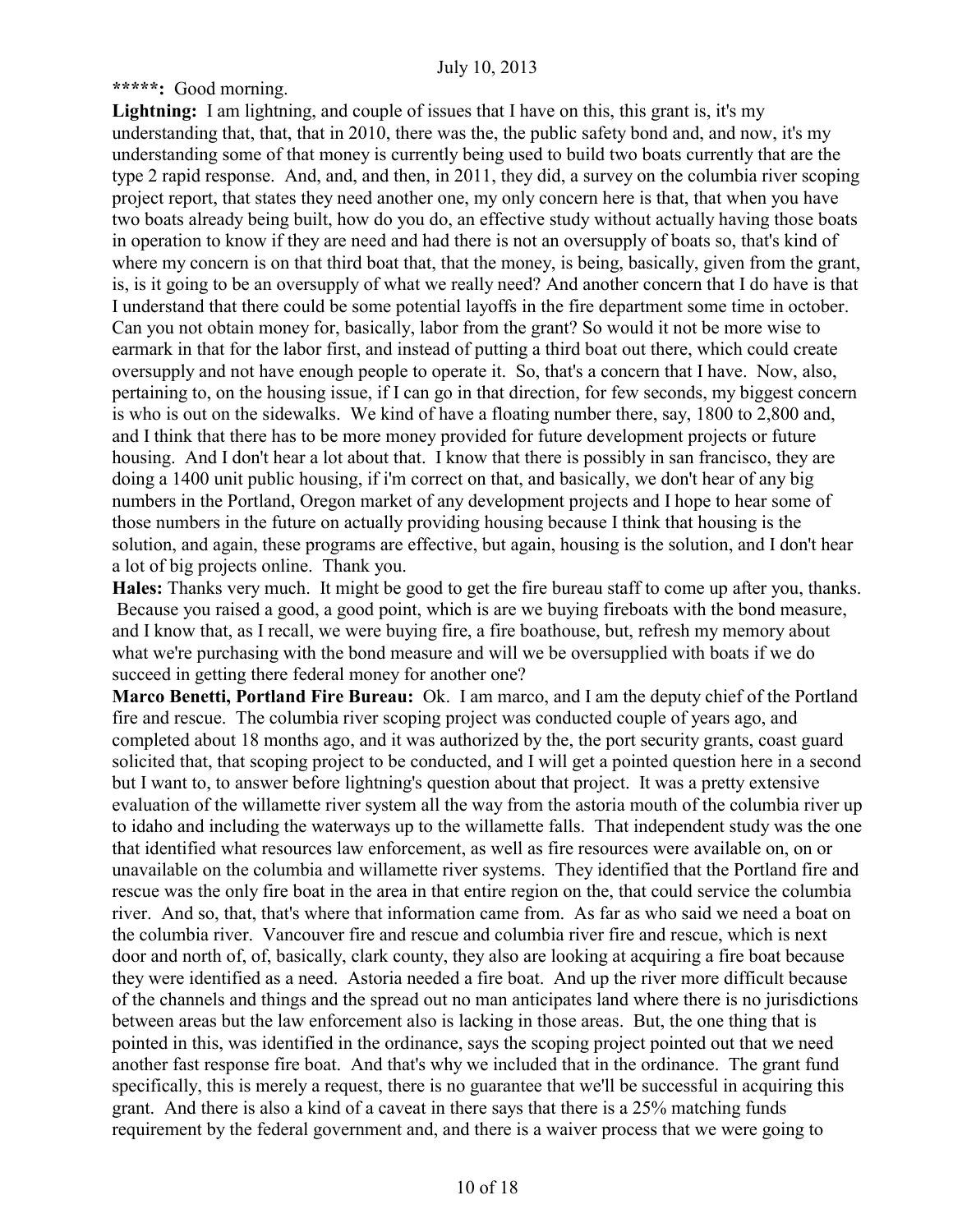include with the grant request. And if they do not want to grant the waiver, then we would not be able to go forward with receiving the grant. So, and that's significant, 25% of 3.5 million. So, as far as the go bond funds are concerned, yes, the bond funds were, were approved by the voters to, to, to acquire multiple different aging apparatus in the Portland and fire and rescue fleet, and currently, with the budget cuts and the different configuration that we have in the Portland fire and rescue now, we're reevaluating what that list of apparatus is going to be, but, essentially, we are, our fleet is aging, and the funds over the last decade or so have been used for other requirements. And some of the apparatus funds were deferred. So, that caused our apparatus fleet to start to get older, and they get older, the maintenance costs go up, and the wear and tear goes up and, and over time, those costs start to eat away at the budget, which, is, basically, a waste in the long end. So, the bond will allow for, for the current list, and this is exhaustive but it includes 11 fire engines and firefighting brush units, support apparatus like air units and rehab rigs, which are what we respond to with, with, respond to the fires with to, to support our firefighters after they have fought fires, and you know, with hydration and food.

**Fish:** Can I jump in? This is enormously helpful but not responsive. I just jump in here? **Benetti:** Right.

**Fish:** You are doing a beautiful job but it's not, we're not having a hearing on the go bond so let's focus on the question at hand. How many vehicles are we going to have on the water when, at an optimal configuration, how many boats do we have in our system?

**Benetti:** Three fireboats. Currently. The campbell is reserved.

**Fish:** And what are the other two?

**Benetti:** Vernon, in hayden island, and george williams is at station 6.

Fish: So we have three. Does this application before council allow us to seek federal funds to buy a fourth? Which would replace one of the existing vessels?

**Benetti:** Yes, sir.

**Fish:** And is that part of your strategic plan to have as many as four vessels?

**Benetti:** The strategic plan, I can't speak for that directly.

**Fish:** Part of the fire bureau's plan to have four vessels?

**Benetti:** The plan is to have three active in service vessels the fire boat campbell will be in, basically, a museum piece.

**Fish:** This replaces the Campbell?

**Benetti:** It will actually replace the fire boat bus. But it could replace the campbell. That's the chief's decision.

**Fish:** Does the action before us affect any of the staffing decisions that council has to make? In other words, does, if we are successful in this grant application, does it have any implications in terms of staffing and budget?

**Benetti:** No, the current staff would still operate the, the vessels on, at hand.

**Hales:** So, is this boat similar to the one on, in hayden bay?

**Benetti:** Well, yes. It hasn't been specked out yet. We don't have the money to purchase it, but if we are successful it would be probably similar to the ones being constructed right now.

**Hales:** Ok.

**Benetti:** And that would that would replace one on hayden island, which is approaching 20 years old.

**Fish:** If we were not successful in getting there grant, would this be paid for by either general funds, geo bond or some other source?

**Benetti:** I can't answer that because it may not be put into, into play.

**Fish:** So we are asking for federal funds because that's the way in that we can buy this. If we are unsuccessful we may not seek the additional vessel, is that correct?

**Benetti:** That's correct as I understand it.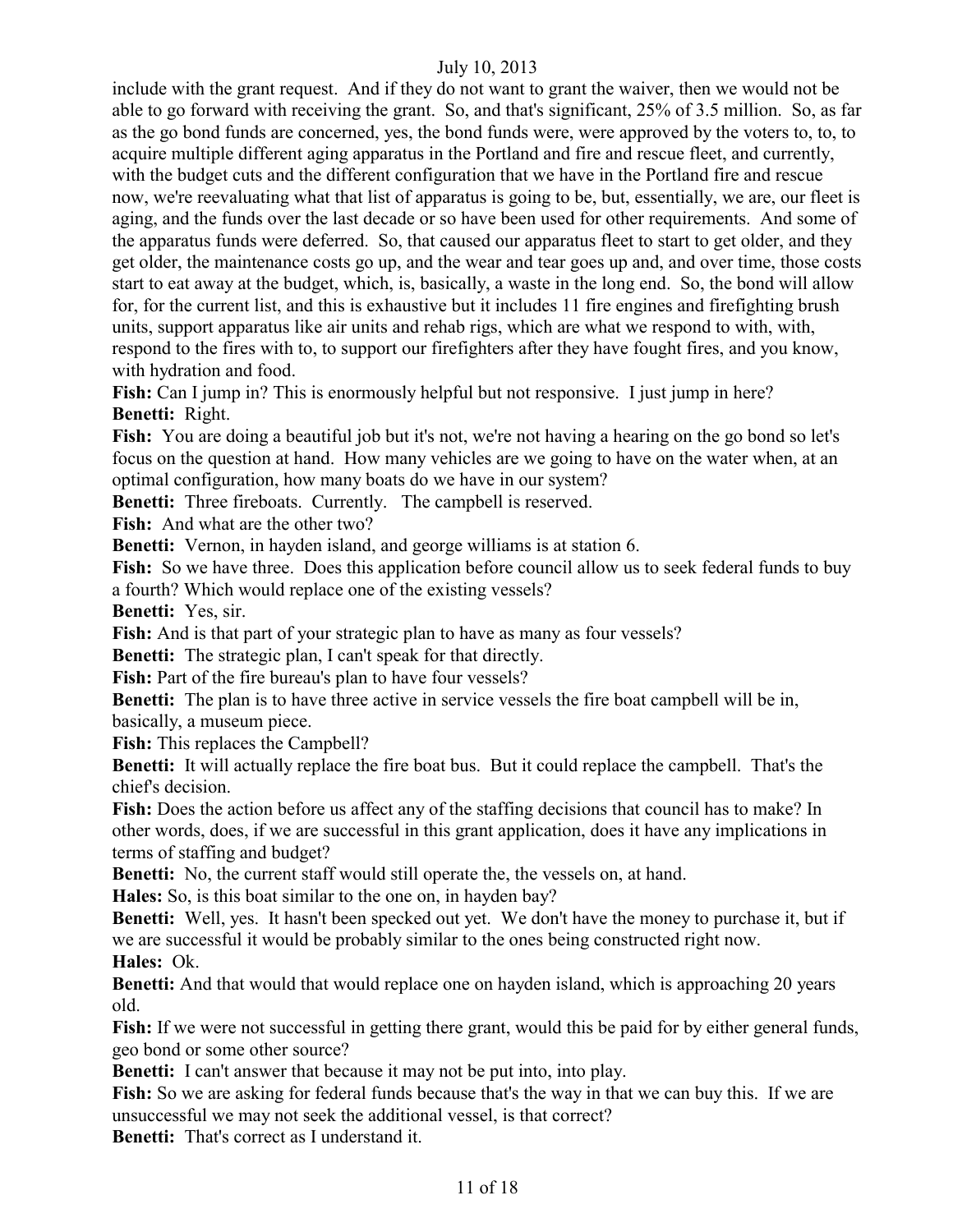**Hales:** Ok. That helps. Appreciate that. Thank you. OK. Anyone else want to testify on this? Come on up.

**Mike Moran:** Again, I am mike moran, and I am is a resident Portland. With regard to these, these three, first I want to say, we respect what commissioner Saltzman said about the spending on housing issues.

**Hales:** Commissioner Fish.

**Moran:** No, it was commissioner Saltzman. Yes, it was. I remember you talking about lead paint removal and chalk. But anyway, the thing was, at first blush, it sounded like those were all good, good uses money, and I mean, I did not -- I just heard it in my, in my first reaction was, was, you know, not being able to look and think about it, really, but, I just want to say that, that, that, in that those, those are good uses of money. At first blush. And, and with regards to these three, firefighters, of course, you know, the first one, 680, like any osha type of thing, you know, it's a good idea to give, you know, safety and equipment to, to people who really need them. But the thing that I have noticed in my 12 years, in Oregon, is that with all the rain, you all don't have very many fires, so, it's sort of like, like, like what if there was a riot or what happened in the emergency rooms or like what If mount hood blew. This way. You know. Blew out this way, I don't know what's on the other side of mount hood. But, if it blew into the city like wow. It's like, planning like, like a, a health care budget and what about emergency situations. So, 518,000 might not seem like a lot, money, but, it is a lot of money. And the, the, the 3.5 million for, for again, with the, with the fireboats, you know, i'm not -- I don't know that much about it but the same arguments apply, like, like, it's like buying an, a large suv because you are going to help your, your kid move every, you know, every two or three years. You know. And just -- and then driving the suv around, all the time. You know. You don't want a big suv. Allegorically speaking. So, what I want to say is that in the 4.5 million, and imagine the information system for homeless, you know, sometimes you got to really be down there and be homeless, yourself, and be down there talking with homeless people and, and discussing the situation. Sometimes I think that, you know, no offense, I don't mean an offense but sometimes I think that, that you really are not really in touch with what it's like to be down in the bottom and all of the intricacies, and there are a lot of good people, you know. But, anyway. I just want to say 4.5 million Is a lot of money and, and what we could do with respect to the crisis and long-term community betterment aspects, now, i'm trying -- i've been trying to get in touch with reach, you know. And I have not gotten a response back from them yet. **Hales:** Maybe we can help there. Thank you for coming this morning. Appreciate it. Thank you.

Do you want to testify? Come on up.

Lightning: Yes, I am lightning. And again, speaking on the type 3 rapid response fireboats, maybe i'm not very clear here myself, and I apologize for that. But, number three on this ordinance says using funds from the 2010 general safety obligation bond, pf&r is having two type 3 rapid response fireboats built, which will be located at -- and my understanding by that terminology, being built, and they will be located, now, that's two off the bonds, and then we revert to the need for third type 3 rapid response, is the grant. So, that's three boats that are going to be on the market if i'm correct. So, if i'm wrong, I do apologize, but the way I read this, from the bond, they are building two, and from the grant, and it's proposed third, that will put three boats out on the water. Now, again, is that going to create oversupply? That's my point i'm making, and --

**Hales:** Let's ask again, I appreciate that. Thank you. I don't think we asked you direct, are we purchasing additional fireboats with bond funds?

**Benetti:** The answer to that is, we're not purchasing additional fireboats, we're purchasing a replacement --

**Hales:** It says we're having two --

**Benetti:** There is one additional boat that has been authorized to be purchased for the downtown core area.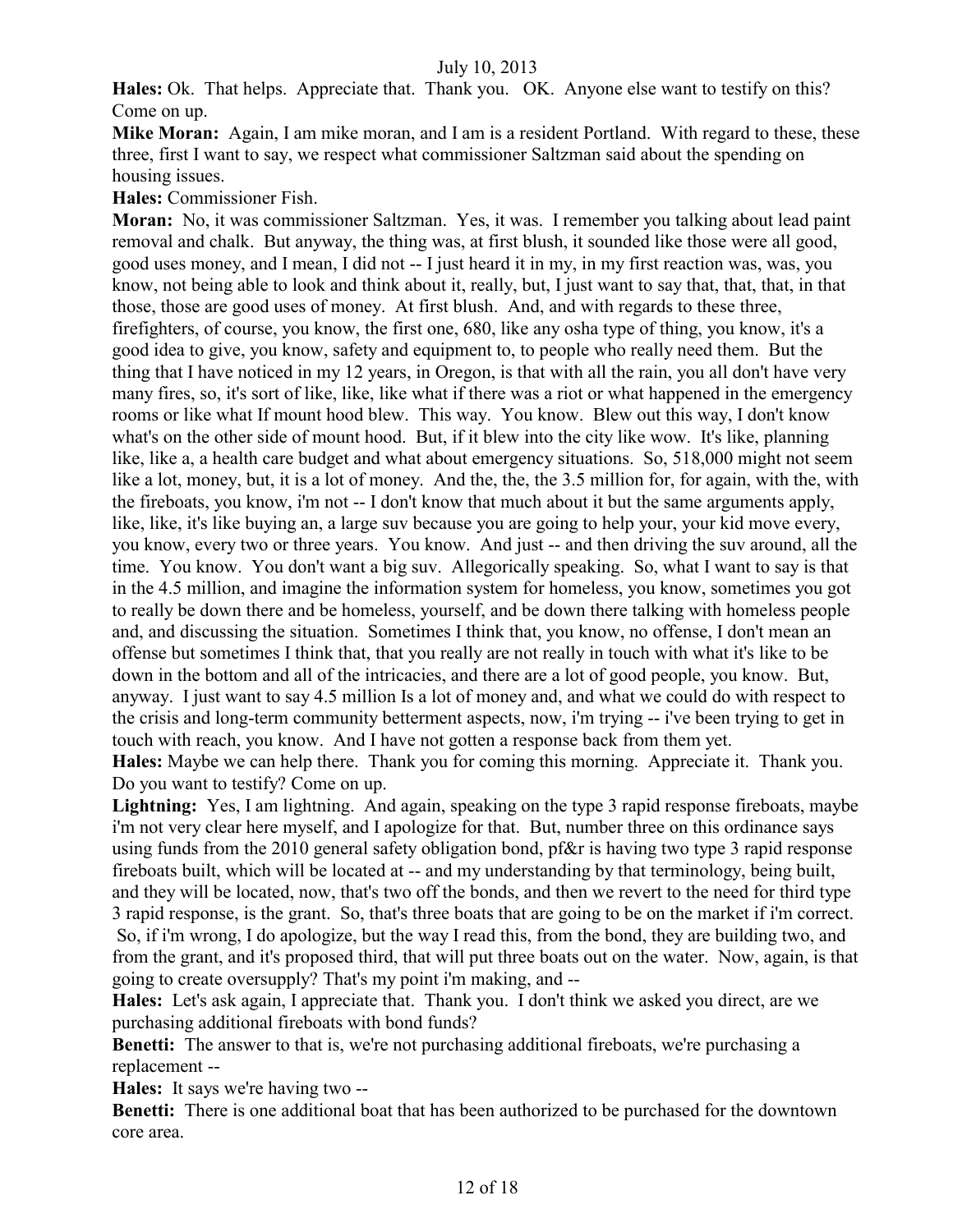**Hales:** Now i'm getting lost. We have the campbell, which has been around since 1929. We have the williams. Which has been around since 1980 something.

**Benetti:** Right.

**Hales:** And we have the boat on hayden island.

**Benetti:** The bus.

**Hales:** The vernon bus. I'm sorry.

**Hales:** And those are the three that we have today.

**Benetti:** Correct, and we have the david campbell.

**\*\*\*\*\*:** Right.

**Hales:** Right. Campbell. So we're building two more.

**Benetti:** Correct. Without the grant. Yes, sir.

**Hales:** And if we get the grant we'll build a third, an additional one.

**Benetti:** Correct.

**Hales:** So, that would be six boats.

**Benetti:** That would be five boats.

**Hales:** Campbell, williams, bus, the third, the grant boat would be a sixth boat. One of the grant geo bond boats is replacing the williams, and that will be sold or donated. The second, the second grant boat is being built to, essentially, replace the campbell. Which is going to be housed at station 21 in downtown Portland.

**Hales:** Out of service?

**Benetti:** Out of service, it will be technically in emergency reserve service because the pumps will still be able but it was built in 1927, so it's very maintenance intensive and, and you know, they use it for ceremonial things and water displays, stuff like that.

**Hales:** I think lightning's point is sound so we will be richly supplied with boats, and if we succeed in getting this grant, that does not mean we need to operate them all or make sense to keep older boats in reserve. And use the newer ones. I get that. But, just like we do with, with rolling stock in the fire bureau, we have some old engines and trucks, and we keep some of them in the reserve. So i'm not going to pass judgment on whether six is too many to have in the fleet or not. But, I think that his point was correct. Which is that we're going to be richly supplied with boats.

**Fish:** I am trying to follow the math but it sounds like of the six, the campbell, which is a very expensive boat to operate, is being decommissioned and used mostly for ceremonial events like the red, white, and blue --

**Hales:** City treasure, yes.

**Fish:** And it sounds like another vessel is being decommissioned and sold and replaced, so, is my math correct that if we are successful with this granted we'll end up having four vessels? In operation?

**Benetti:** Yes, sir.

**Fish:** And four operational vessels but then you will decide how many are in service? **Benetti:** At any time, it's the intent to have three in service. One in reserve. One goes down for, for maintenance or damaged for repairs, they need to have one that they can fall back on.

**Fish:** But you also said and the key question for us is not so much will the federal government pay for a replacement boat, but does it have a budgetary impact to put it in service, and you have said no, this is already budgeted that, that the three vessels and the operation costs are part of the budget? **Benetti:** For the staff, yes. Currently the staff at station 21, is a crew that writes fire engine and if there is a boat call they would jump on and do that. They do that in all stations.

**Fish:** That's important because we think about the things to follow, so if it's budgeted, what we're talking about is, in fact, we placing the aging fleet with new vessels but not taking on new staffing obligations in the process. Is that correct?

**Benetti:** That's correct.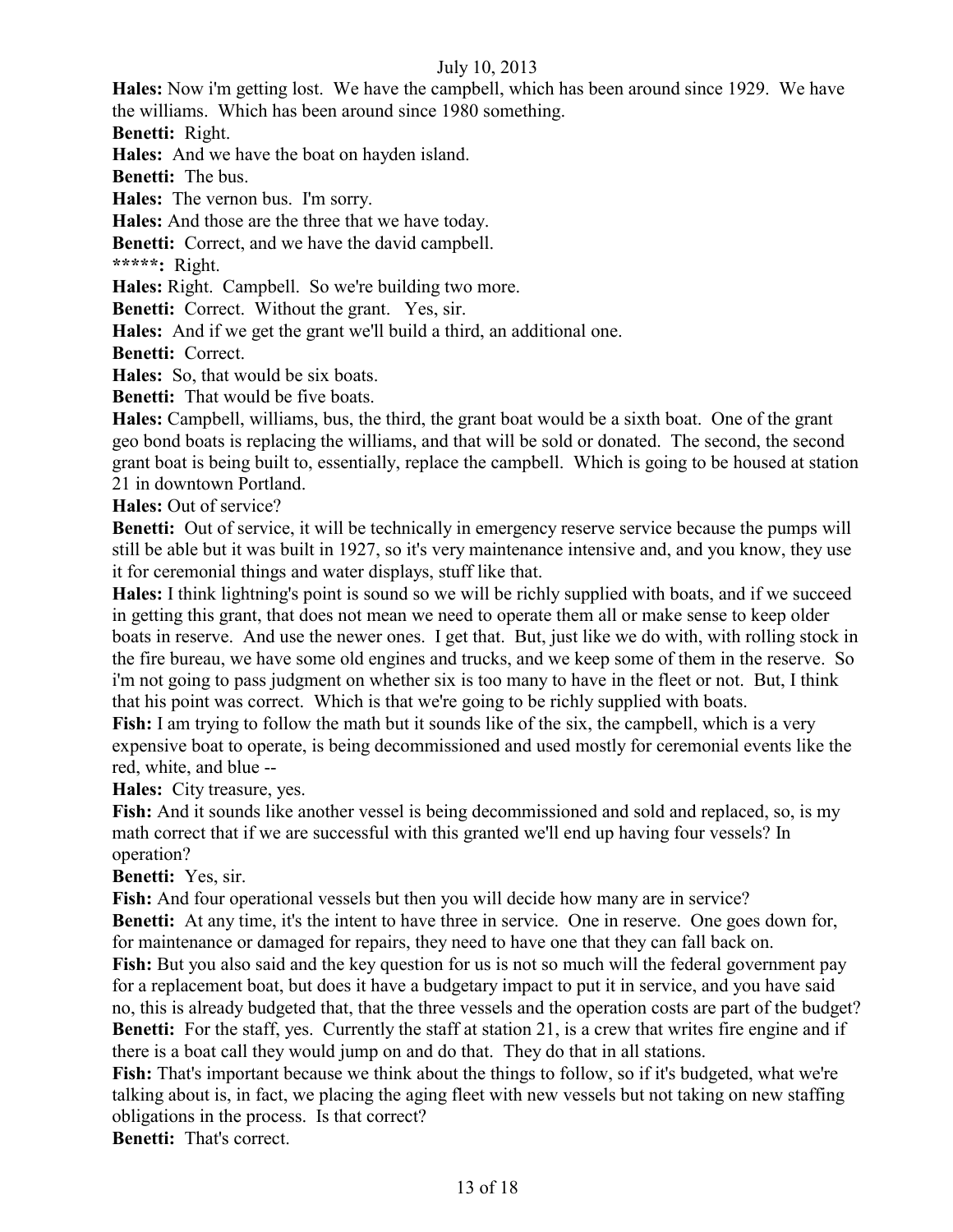**Hales:** Ok. Good. Thank you.

Fish: It's a good discussion.

**Benetti:** And I am sorry for the confusion, and with my rambling.

**Fish:** You did a good job. We just needed to -- there was question on the table that we needed to get to and you were very helpful on that.

**Hales:** I think this has been helpful. Lightning I will not let come back up because I think you raised a good point. But, I think that commissioner Saltzman, this is one to flag. Obviously we should proceed to apply for the grant if we can get the money to purchase the capital equipment, that's almost without exception a good idea but there is the operational question of how many fireboats do we need. The study that the chief reference idea is a good resource, and I am no doubt that and other things you will consult to make that decision about, about the level of effort. I will say, however, particularly, as a boat owner that owning a boat and leaving it in the water cost money regardless of whether use it or not. So, we'll have to determine how many of these boats we want to maintain regardless of whether they are being staffed or not. Because, because a boat is a hole in the water in which you pour money, and in this case, public money. So, that, that will be something else for the commissioner in charge and the bureau to figure out how many of these we want to keep, even as museum pieces as Wonderful as they are, it costs money.

**Benetti:** That is correct. And that's above my, my authority, to make a decision on right now. **Hales:** You do a good job managing the assets. Thank you.

**Benetti:** You are welcome. Thanks.

**Hales:** All right. Further council discussion, anyone else that wants to testify? Let's take a roll call on that item. Please.

**Saltzman:** Aye. **Novick:** Aye. **Fish:** Aye.

**Hales:** Aye. [gavel pounded]

**Hales:** And anyone else that wants to testify on 682. If not, we'll take a roll call on that. Sorry. Sorry. Go ahead.

**Hales:** Come on up, both of you.

**Mike Moran:** They come in here and raise issues, about, about what's going on and, and -- **Hales:** We just took up one of those.

**Moran:** And it seems like -- it seems to me, and maybe I am misunderstanding what's going on here, but I had some dealings, I used to go to city council meetings in eugene, and it seems like no matter how good of a testimony the people give, that you all, and I don't mean to this disrespectfully. But you seem like a rubber stamp.

**Hales:** The reason is these are on consent calendar and it's for routine business like purchases and grant applications, when there is a major community issue, or even reasonable amount of controversy, it's on the regular calendar, and lots of people sign up. So, it's, actually, fairly unusual for anyone to testify on consent calendar items because they are mostly routine business, of buying things and, and selling property, and you know, the stuff that the city does on routine basis. It does not mean that there is not an occasional issue. Lightning did a good job here, and we discussed it and have a better picture of what we're doing, but that's why we call it the consent calendar is those are usually items that don't have a lot of public interest. You had some interest, you have right to come here.

**Moran:** You are dazzling me with procedural law.

**Hales:** We appreciate you coming, and your comments but we'll let mr. Walsh testify.

**Moore-Love:** Mayor, before we move on, item 681 was a non emergency. We should not have taken vote on that.

**Hales:** That passes to second reading. Thank you. Sorry. Didn't notice that. I circled it. I didn't have an asterisk under the circle. Back to 682 and we'll let mr. Walsh testify. **Item 682.**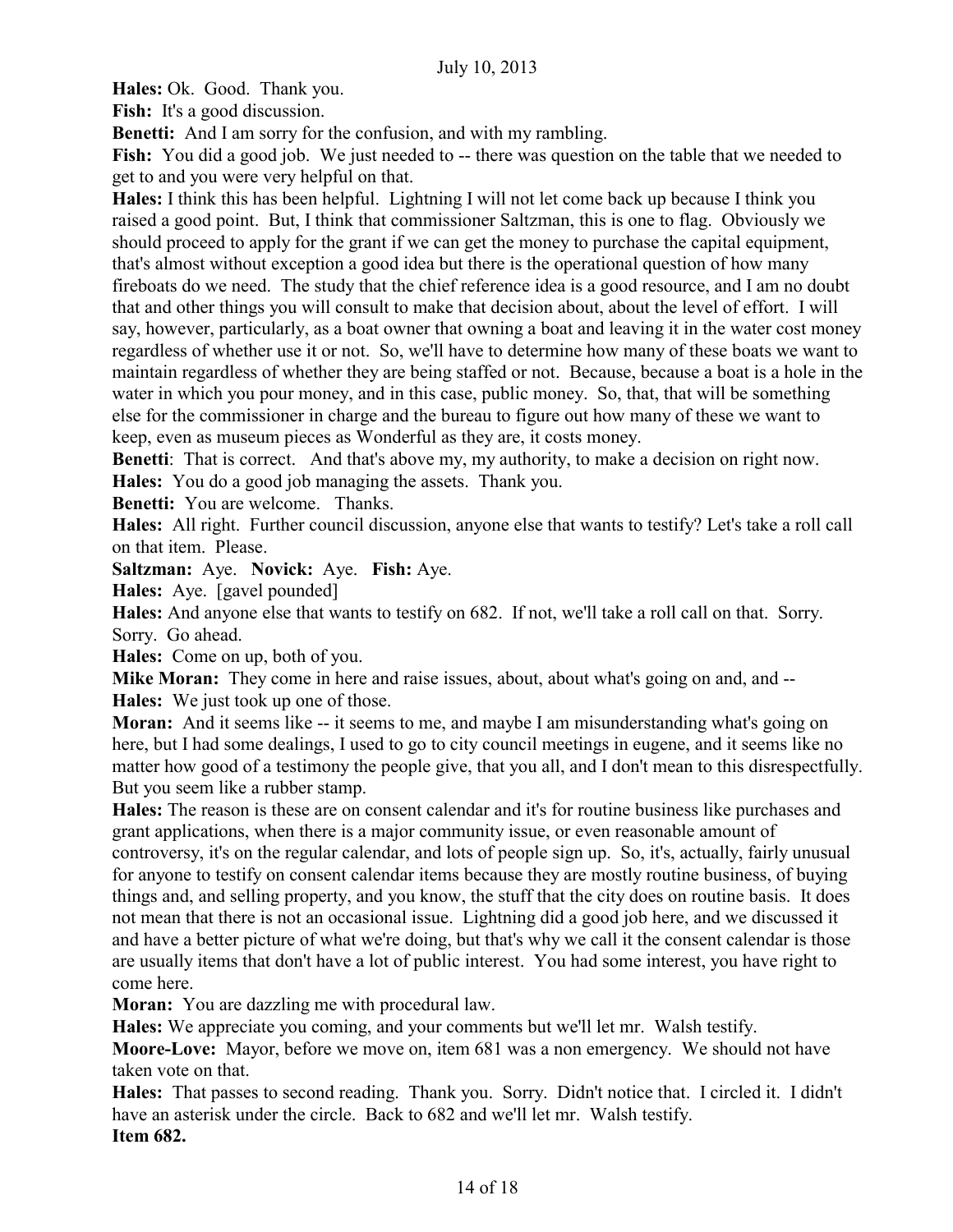**Hales:** Ok.

**Joe Walsh:** I am joe walsh, and I represent individuals for Justice, and I have to admit up front, I am new to this item. It was just pointed out to me this morning and I have not done a lot of research on it. But, there is a section in this, that really bothers me, and you are taking the 552,000, and you are going to spend it all on management. And that's the way that I read it.

**Hales:** We're, actually, accepting a grant that we already applied for, so the terms are set. The deal is the deal.

**Walsh:** But i'm suggesting to you that, that this item, almost nothing to do with homeless if management going to eat up all the money.

**Fish:** You are misreading. We are receiving federal funds. We must report in excruciatingly detail information about where the money is dispersed and who is being served and the like. It's a federal requirement. This is one of the few instances where the federal government actually does not call it an unfunded mandate. They require regular reporting but they also have a have a grant program to cover the cost. The management that you are reading here is a management information system. It has nothing to do with management per se. Management information is the information that we are as a city required to compile, and report to hud as a condition of receiving federal funds to address homelessness.

**Walsh:** I understand that it's a federal granted, I understand that.

Fish: It is managing information. That is the term that they are using here, not management.

**Walsh:** Let me give you an example, and you can answer my question and I will go away. For a bit.

**Fish:** If you went away we would miss you so don't go away for too long.

**Walsh:** You have 500,000, that you are getting as a grant. What are you going to do?

**Hales:** Exactly what they said that they approved.

**Walsh:** That's no good because I don't know what you wrote.

**Fish:** It pays for staffing.

**Walsh:** Staffing, is it for administration, is it for, going to be eaten up by the bureaucracy and that's the question.

**Hales:** It will compile the information as commissioner Fish said that the federal government requires us to provide them on all kinds of, for all kinds reasons in administering housing.

**Fish:** We have dedicated staff, computer technology, and --

**Walsh:** So your answer is it will be eaten up and homeless people are not going to get any benefits out of it at all?

**Hales:** Yes.

**Walsh:** What?

**Saltzman:** Part of the money does go for supportive housing programs, for a.

**Novick:** Commissioner Fish just said that we have to have the programs as a condition of receiving other federal funds for homelessness.

**Walsh:** That's not true. That's not true. That's not true.

**Hales:** Yes, it is.

**Walsh:** You decided to do these grants, you, you put the application in on these grants. You made the decision. Somebody on this council said let's go for this one. Saying, we cannot do anything. I'm telling you, it's unfair.

Fish: Would you yield for a second?

**Walsh:** Of course.

**Fish:** On this one let me sprinkle reason into this discussion. We are required to report this information. If we did not secure a federal grant to offset the cost, we would be taking the money out of programs that otherwise go into direct services.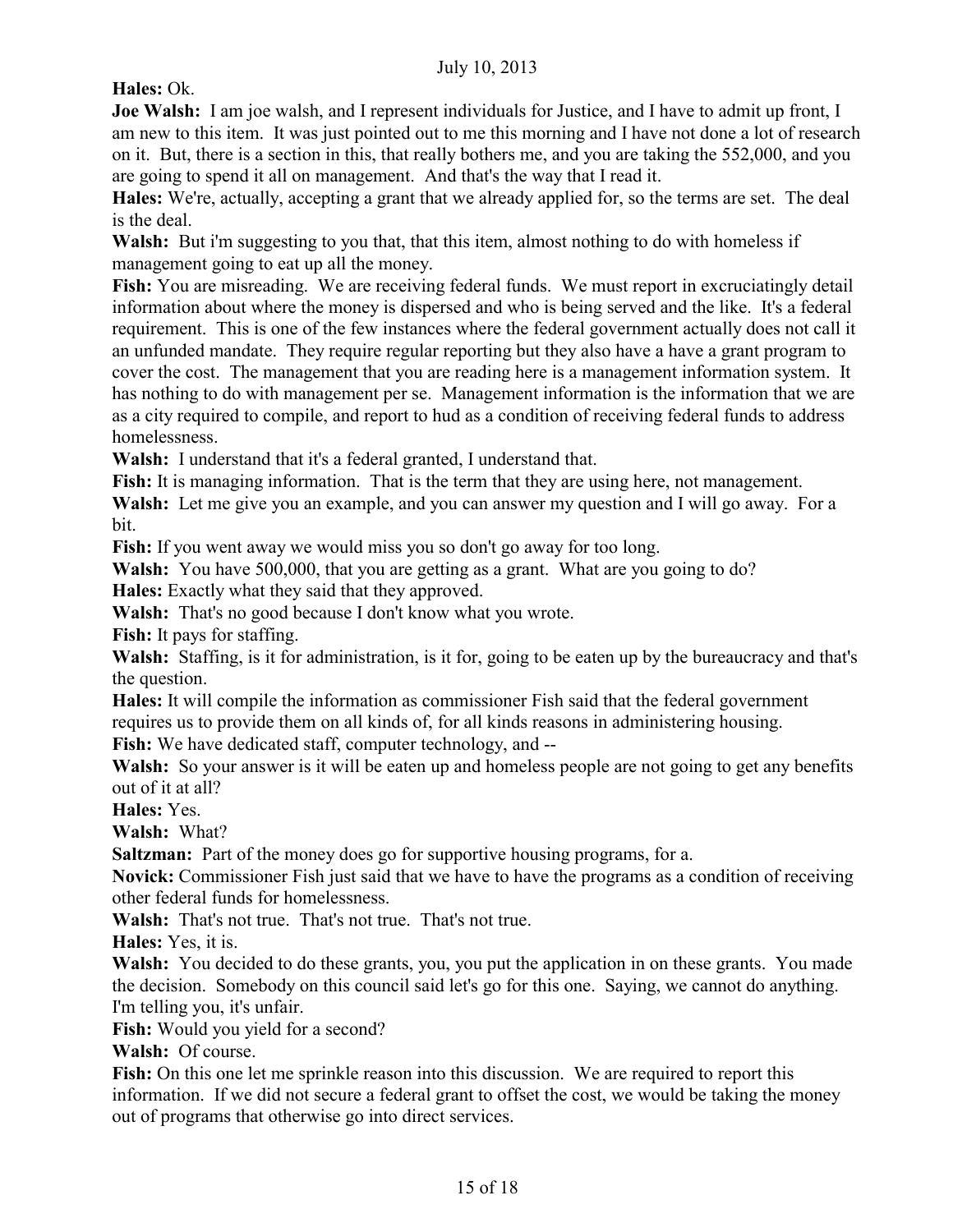**Walsh:** You are talking generalities, when you say you are required to, to say to the federal government, this is what we did with the money, my question is, ok. What are you going to do with the money, and you are telling me it's going into administration. And that bothers me to no end. **Hales:** Joe. Joe. Joe.

**Walsh:** It cost a lot of money, it bothers me and the homeless sit on the street.

**Hales:** My recommendation would be if you don't like federal requirements, talk to your congressman.

**Walsh:** No, you applied for the grant.

**Hales:** Under the terms they set. We don't get to set their terms.

**Walsh:** You decided to apply for the grant. You can write several grants, a, b, and c. And you said no, this is restrictive for management only and you chose this. It's your problem.

**Novick:** The federal government is telling us, need to collect this information, as a precondition to your applying for other federal money, to provide direct services. So, if we want to keep on applying for direct services, which just told us we should do more of, we have to have this information system. Fortunately the federal government telling us that they will give us the money for the information system. Ok.

**Hales:** Why would we not take it?

**Walsh:** That makes sense. I still don't like it. But it makes sense.

**Hales:** That's what we are doing.

**Fish:** We all ratify what steve just said. We all agree with.

**Walsh:** He's a good man.

Fish: You agree with him, take that t-shirt off if you think he's a good man.

**Walsh:** Obviously, I got all your attention.

**Hales:** Ok. Thank you. All right.

**Lightning:** I am lightning, again, absolutely I approve of these grants and I understand it's for the management information system, and some other supportive housing. Which is fine, I don't have, I don't have any issue on grants, of course, I guess what my position is that, is that I want To see more grants being applied for, and again on some, somehow on the development side of, of getting more housing out through the city, and again, I don't hear about it, and I don't see it and I think that we need to get maybe a little more aggressive because, because they are doing a, a large like, like I stated public housing in san francisco, or, or somewhere around 1400 units, so, when you see that happening, you want to see something like that happen, maybe, in the Portland, Oregon market, maybe not of that size, but, I would like to hear some numbers of 200 plus units, 300 plus units and, and I know that we have the developers in this city that, that definitely have the know how and the ability to do it, and it is getting all that money lined up, and a lot of the money that they were using was coming again out of china, and so, I think that we need to aggressively take a look at that, and just one fast note on the fireboats, if I may, my major --

Fish: We cannot go into in that. If we do for you lightning, then everybody else can. **Hales:** Raised a good point and we made sure that we got it aired, so let's not go back to that. **Lightning:** Ok.

**Mike Moran:** I am mike moran, and I call my organization people's equity in the united community betterment. But, it's, it's a, it's more of a concept right now, than a reality. And i'm trying to make it real compared to this. But, anyway, i'm glad you clarified it. This information system is money already spent. It reminds me of, of like bureau of labor and statistics, or like a cpi, when, when they were, they were reporting it during the reagan administration, that that inflation was one and annualized one and 1.2%, annualized inflation, when, when like it may have been -- the cost housing, especially on both coasts was tripling. You know. With every year. And now, as far as the interest rates going down, it's true in buying housing it was not that, that -- it was not because the interest rates, the way that the economic grant, the, the economists work, is the interest rates go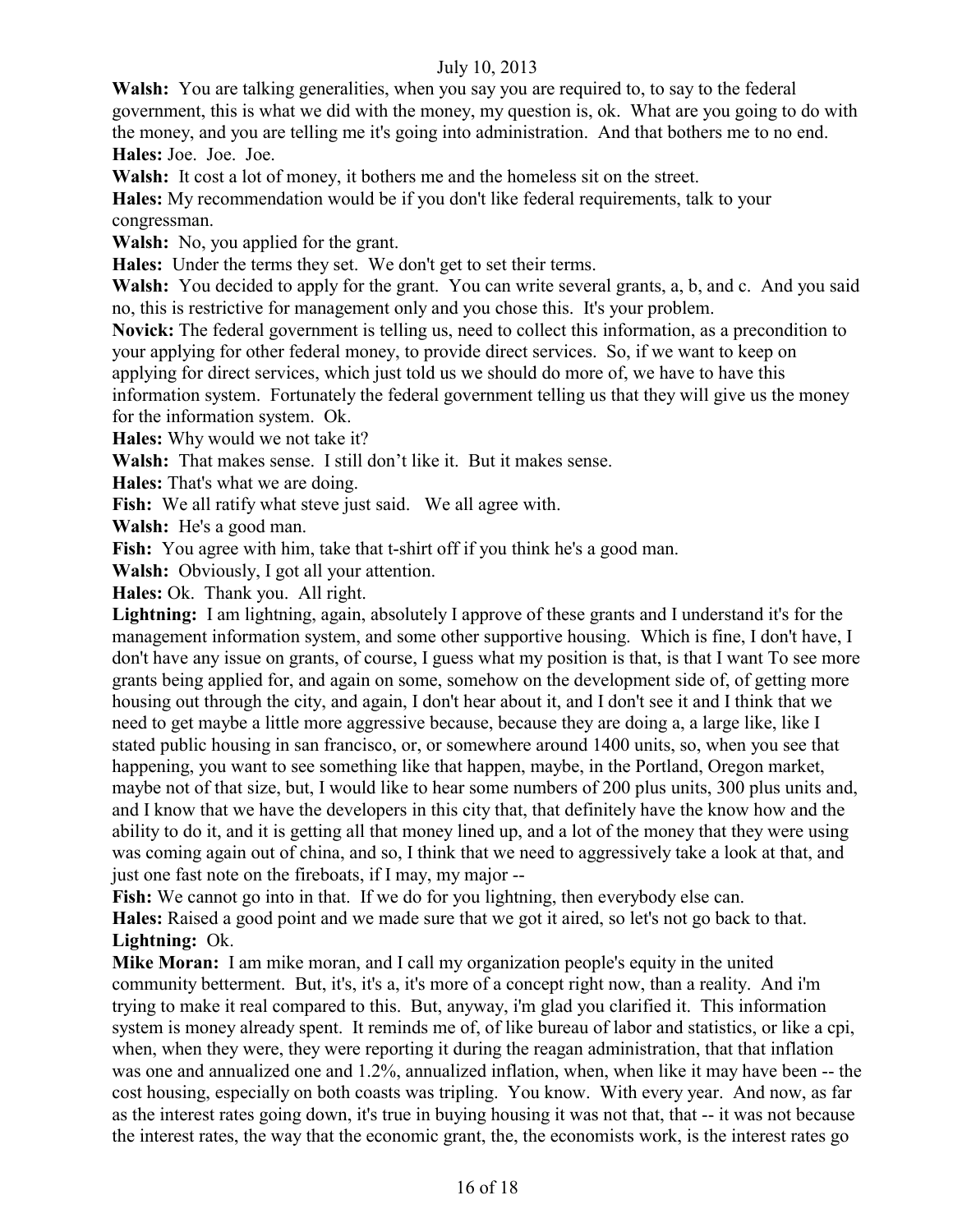down so, we're going to maintain or keep increasing our economic rents in the mortgage housing market, and so the price goes way up. So the cost borrowing money, and now, but, in the rental market, the rental market is determined by, by economic rents, and yet, renters don't have, they don't have -- usually and a lot of property owners who have owned property for, for, you know, generations, just keep investing and taking their profits from property and putting it into more property. And the rental markets, they still charge an, an economic rent, so, so the inflation in rental housing, you know, goes way up. So, and then bureau of labor statistics, come on, man, they say now, it's like 7.8% unemployment. And who are these people, driving around all day. They are not working. The unemployment, you know, this is, this is what george w. Bush caught, talked about the ownership society. These people are just collecting dividends and interest payments, most. Not all. Some people are working two or three jobs, a few people. But and, and it's driving around in these big cost squandering precious fossil fuel. But, so, it is a matter of -- then you have to be leery of, of the electronics, computer industry, the management information system industry, like, like barack obama's medical record, you know, electronically, medical records, it's, it's -- let me -- almost done, it's like it is more, there is more important issues in health care than electronically making wreck, the medical records, is electronic.

**Hales:** Thank you very much. Thank you all. Ok. Let's take a roll call. This is an emergency item on 682.

#### **Saltzman:** Aye. **Novick:** Aye.

**Fish:** I want to compliment commissioner steve novick on his eloquence.

**Novick:** Repeating what commissioner Fish said.

**Fish:** Then I doubly compliment, and aye.

**Hales:** Just for the record, we are aggressive as a city, in applying for grants. Wherever they may be found. Whether it's for housing or for Transportation or for sidewalks, and we did what, with the legislature's help get additional funding for sidewalks on 136, thank you, commissioner novick. So, we are aggressive on all fronts. Now, the reality is, the grant-makers set the rules for how the grants are adjudicated and given out. We don't get to set the rules. That's why they call it the senior government. In canada we call it the federal government here. They are in charge. And frankly, at the moment, if you go to Washington, you will see a bureau, a department of transportation housed in an aging old office building, and you will see a department of housing and urban development housed in an aging old office building and you will see a shiny new department of homeland security. So, at the moment, there are more federal grants available in the area security than there are in the area of housing. And that's too bad. And that's something that we should all talk to congress about. But while they are available and that they fit the purposes of what we do to provide services for the citizens of Portland, it's completely reasonable that we apply for them and make hay while the sun shines. Aye.

## **Fish:** Thank you.

**Fish:** I want to say to joe and lightning, I feel like they have become extended family while we agree and disagree we should appreciate the fact that they both take time to come and share their views. So thanks to both. I want to give you a quick update, yesterday, I represent the city in welcoming president jeffrey webb, who is the head of concacaf, don't ask me what that stands for, I know it's the most prestigious soccer tournament of the americas, and teams from latin america, to canada participate to see who has the best team in our hemisphere, and president webb who lives from the cayman islands, and I said, so, I final met someone, I thought only money was in the cayman islands, I was not aware that people lived there. And I said welcome to Portland. You will be right at home. We don't have a sales tax. But, president webb greeted us and present us with this banner, which is really striking, and I just wanted not only to, to acknowledge how wonderful it is to have this tournament here, but mayor, the economic impact of this tournament is huge. If you have noticed downtown, the last couple days, we are filled with visitors wearing, wearing team shirts,